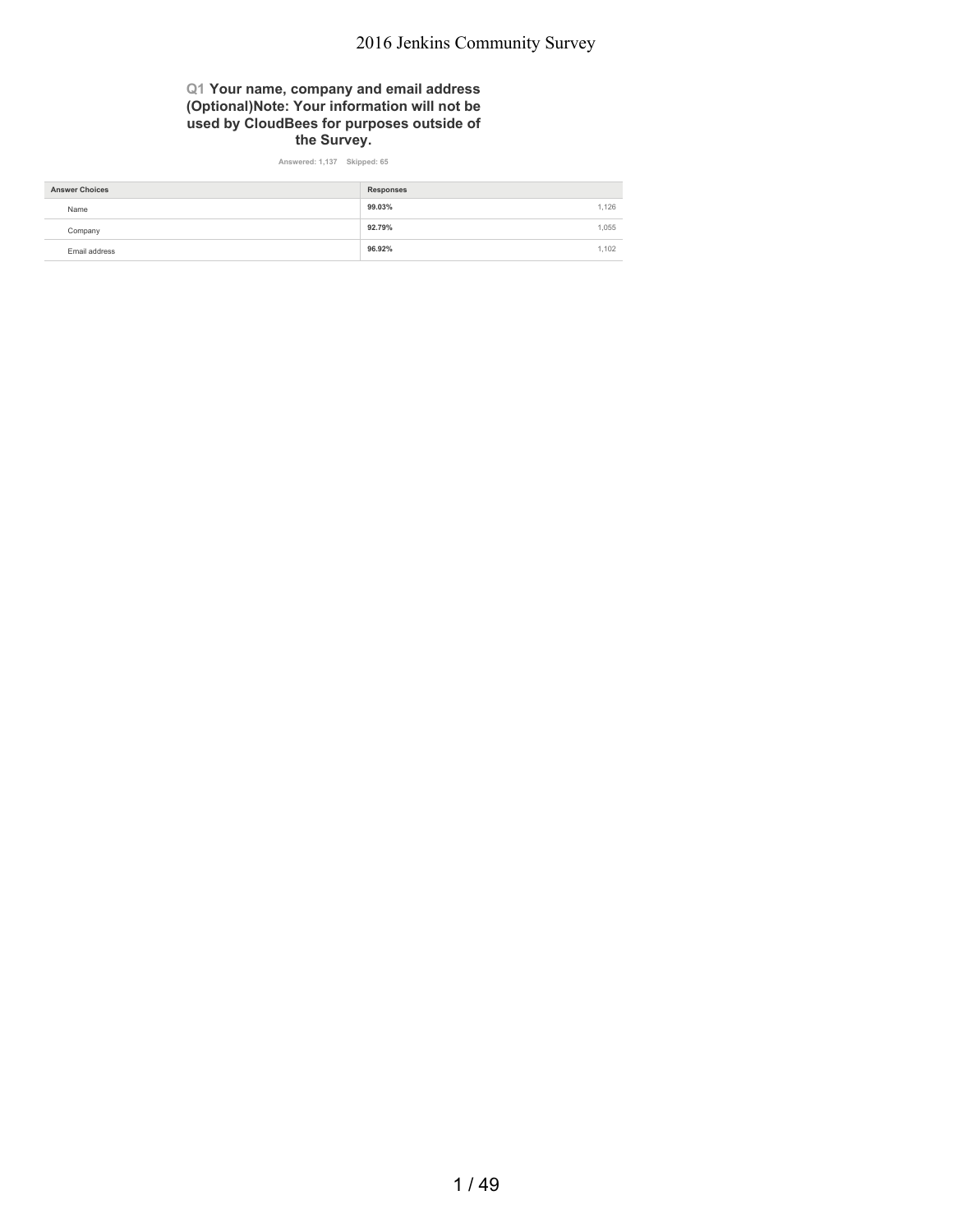### **Q2 In what country do you work?**



| <b>Answer Choices</b>                                | Responses |                           |
|------------------------------------------------------|-----------|---------------------------|
| United States of America                             | 31.28%    | 61                        |
| India                                                | 8.72%     | $17\,$                    |
| Germany                                              | 6.67%     | 13                        |
| United Kingdom of Great Britain and Northern Ireland | 4.62%     | $\mathsf g$               |
| Mexico                                               | 4.10%     | 8                         |
| Canada                                               | 3.08%     | $_{\rm 6}$                |
| France                                               | 3.08%     | $_{\rm 6}$                |
| Spain                                                | 3.08%     | $_{\rm 6}$                |
| Brazil                                               | 2.56%     | $\,$ 5 $\,$               |
| Israel                                               | 2.56%     | $\,$ 5 $\,$               |
| Sweden                                               | 2.56%     | $\,$ 5 $\,$               |
| New Zealand                                          | 2.05%     | $\sqrt{4}$                |
| Portugal                                             | 2.05%     | $\sqrt{4}$                |
| Romania                                              | 2.05%     | $\ensuremath{4}$          |
| Russian Federation                                   | 2.05%     | $\overline{4}$            |
| Australia                                            | 1.54%     | $\ensuremath{\mathsf{3}}$ |
| Bulgaria                                             | 1.03%     | $\sqrt{2}$                |
| China                                                | 1.03%     | $\sqrt{2}$                |
| Colombia                                             | 1.03%     | $\,2$                     |
| Finland                                              | 1.03%     | $\,2$                     |
| Ireland                                              | 1.03%     | $\,2$                     |
| Japan                                                | 1.03%     | $\sqrt{2}$                |
| Netherlands                                          | 1.03%     | $\sqrt{2}$                |
| Poland                                               | 1.03%     | $\sqrt{2}$                |
| Slovenia                                             | 1.03%     | $\sqrt{2}$                |
| Argentina                                            | 0.51%     | $\,$ 1 $\,$               |
| Chile                                                | 0.51%     | $\,$ 1 $\,$               |
| Croatia                                              | 0.51%     | $\mathbf{1}$              |
| Ecuador                                              | 0.51%     | $\,$ 1 $\,$               |
| Guatemala                                            | 0.51%     | $\,$ 1 $\,$               |
| Italy                                                | 0.51%     | $\,$ 1 $\,$               |
| Malaysia                                             | 0.51%     | $\,$ 1 $\,$               |
| Norway                                               | 0.51%     | $\,$ 1 $\,$               |
| Peru                                                 | 0.51%     | $\,$ 1 $\,$               |
| Philippines                                          | 0.51%     | $\,$ 1 $\,$               |
| Republic of Korea                                    | 0.51%     | $\,$ 1 $\,$               |
| Serbia                                               | 0.51%     | $\,$ 1                    |
| South Africa                                         | 0.51%     | $\overline{1}$            |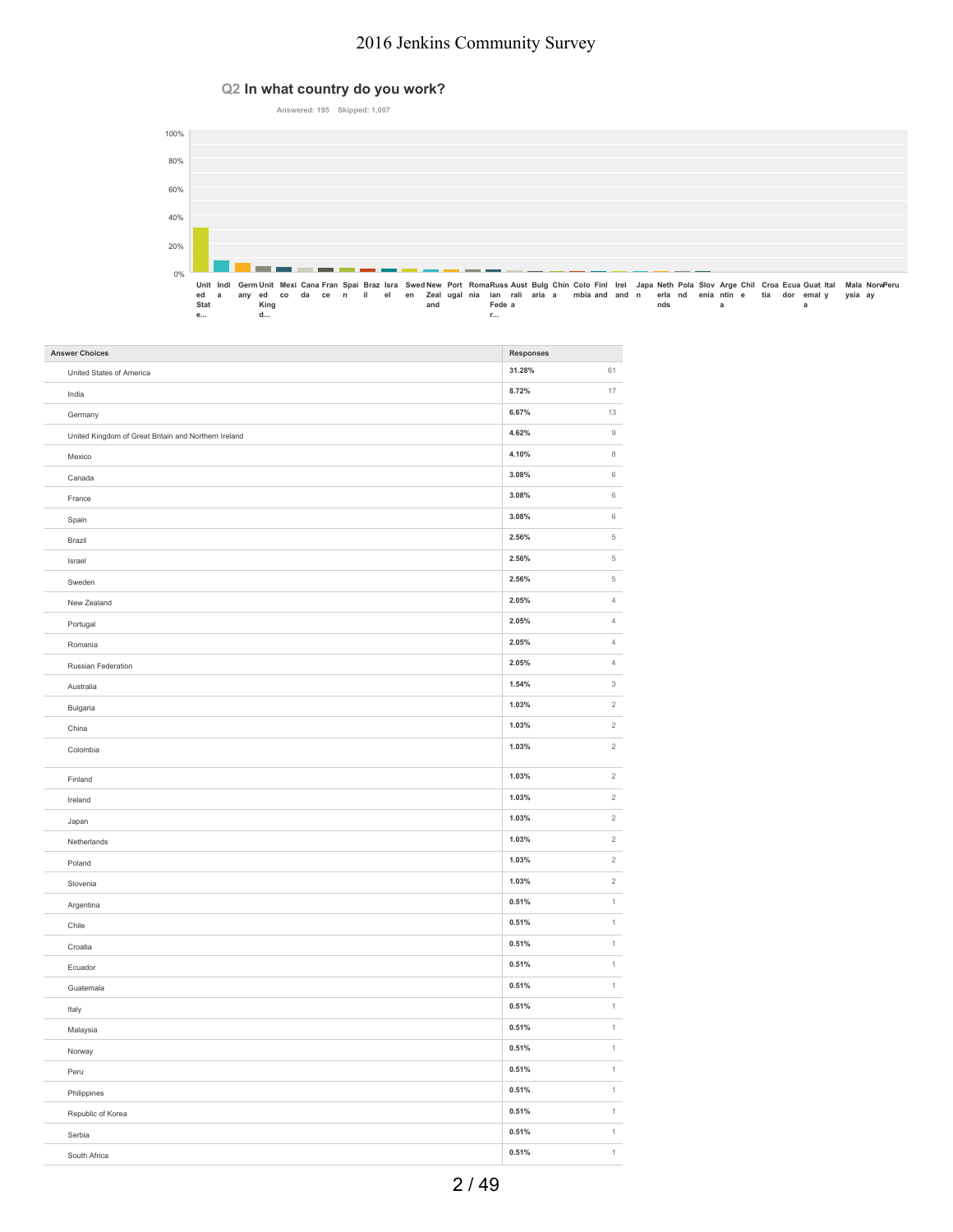| Switzerland                           | 0.51%    | $\mathbf 1$         |
|---------------------------------------|----------|---------------------|
| Thailand                              | 0.51%    | $\,$ 1 $\,$         |
| Ukraine                               | 0.51%    | $\,$ 1 $\,$         |
| Vietnam                               | 0.51%    | $\,$ 1 $\,$         |
| Afghanistan                           | 0.00%    | $\,0\,$             |
| Albania                               | 0.00%    | $\,0\,$             |
| Algeria                               | 0.00%    | $\,0\,$             |
| Andorra                               | $0.00\%$ | $\,0\,$             |
| Angola                                | 0.00%    | $\,0\,$             |
| Antigua and Barbuda                   | 0.00%    | $\mathbb O$         |
| Armenia                               | 0.00%    | $\,0\,$             |
| Austria                               | 0.00%    | $\,0\,$             |
| Azerbaijan                            | 0.00%    | $\,0\,$             |
|                                       | 0.00%    | $\,0\,$             |
| Bahamas                               |          |                     |
| Bahrain                               | 0.00%    | $\,0\,$             |
| Bangladesh                            | 0.00%    | $\mathbb O$         |
| Barbados                              | 0.00%    | $\mathbb O$         |
| Belarus                               | $0.00\%$ | $\,0\,$             |
| Belgium                               | 0.00%    | $\,0\,$             |
| Belize                                | 0.00%    | $\mathbb O$         |
| Benin                                 | 0.00%    | $\,0\,$             |
|                                       | 0.00%    | $\,0\,$             |
| Bhutan                                | 0.00%    | $\,0\,$             |
| Bolivia (Plurinational State of)      | 0.00%    | $\,0\,$             |
| Bosnia and Herzegovina                |          |                     |
| Botswana                              | 0.00%    | $\,0\,$             |
| Brunei Darussalam                     | $0.00\%$ | $\,0\,$             |
| Burkina Faso                          | $0.00\%$ | $\mathbb O$         |
| Burundi                               | $0.00\%$ | $\mathbb O$         |
| Cabo Verde                            | 0.00%    | $\mathbb O$         |
| Cambodia                              | $0.00\%$ | $\mathbb O$         |
| Cameroon                              | 0.00%    | $\mathbb O$         |
| Central African Republic              | $0.00\%$ | $\mathbb O$         |
| Chad                                  | $0.00\%$ | $\,0\,$             |
| Comoros                               | $0.00\%$ | $\mathbb O$         |
| Congo                                 | $0.00\%$ | $\mathsf{O}\xspace$ |
| Costa Rica                            | $0.00\%$ | $\circ$             |
| Côte D'Ivoire                         | $0.00\%$ | $\mathbb O$         |
| Cuba                                  | $0.00\%$ | $\mathsf{O}\xspace$ |
| Cyprus                                | $0.00\%$ | $\mathbb O$         |
| Czech Republic                        | $0.00\%$ | $\mathbb O$         |
| Democratic People's Republic of Korea | $0.00\%$ | $\mathbb O$         |
| Democratic Republic of the Congo      | $0.00\%$ | $\mathsf{O}\xspace$ |
| Denmark                               | $0.00\%$ | $\mathbb O$         |
| Djibouti                              | $0.00\%$ | $\mathbb O$         |
| Dominica                              | $0.00\%$ | $\mathsf{O}\xspace$ |
| Dominican Republic                    | $0.00\%$ | $\mathbb O$         |
|                                       | $0.00\%$ | $\mathsf{O}\xspace$ |
| Egypt                                 |          |                     |
| El Salvador                           | $0.00\%$ | $\mathbb O$         |
| Equatorial Guinea                     | $0.00\%$ | $\mathbb O$         |
| Eritrea                               | $0.00\%$ | $\mathbb O$         |
| Estonia                               | $0.00\%$ | $\mathbb O$         |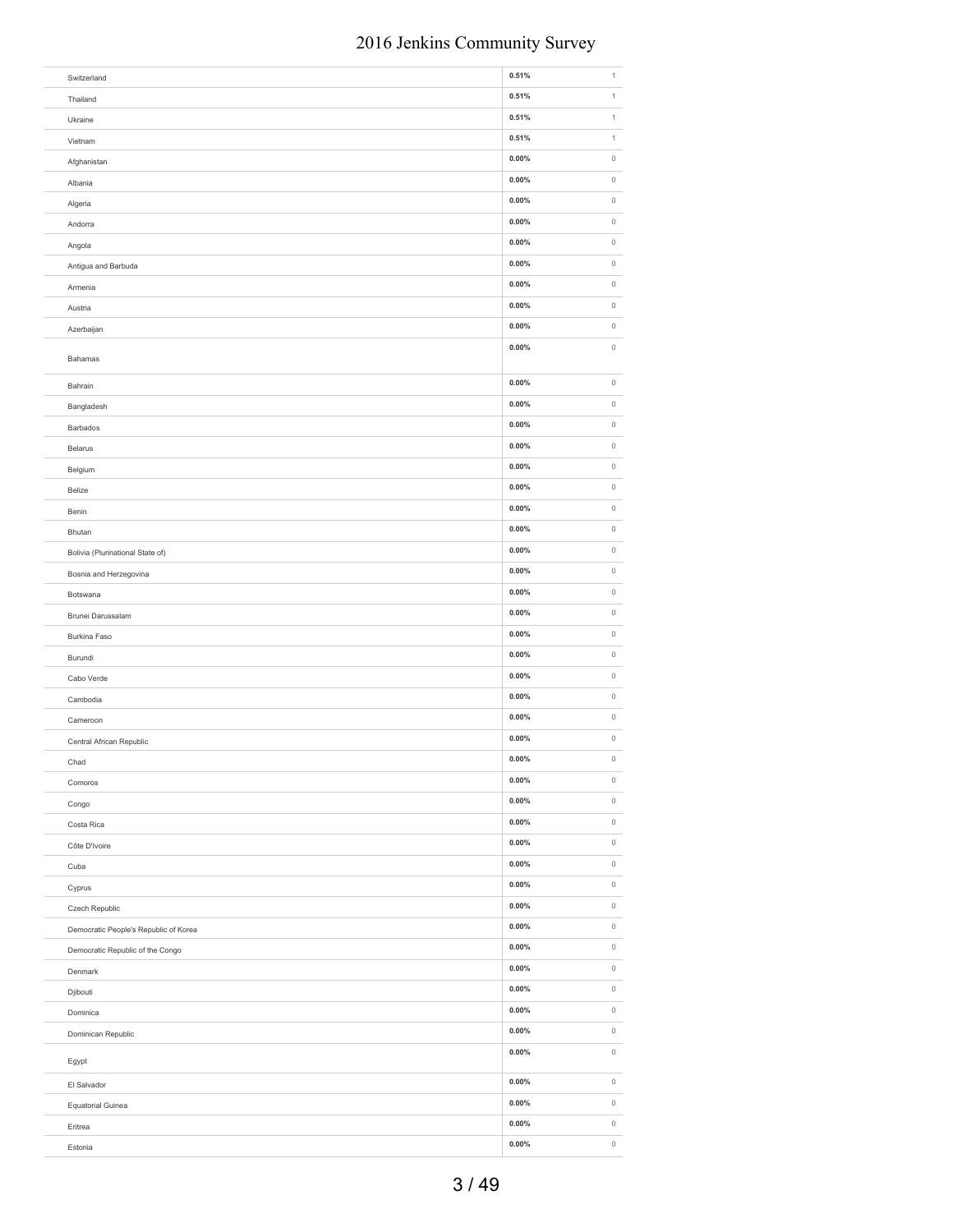| Ethiopia                         | $0.00\%$ | $\,0\,$     |
|----------------------------------|----------|-------------|
| Fiji                             | $0.00\%$ | $\mathbb O$ |
| Gabon                            | 0.00%    | $\mathbb O$ |
| Gambia                           | 0.00%    | $\,0\,$     |
| Georgia                          | $0.00\%$ | $\,0\,$     |
| Ghana                            | 0.00%    | $\mathbb O$ |
| Greece                           | 0.00%    | $\mathbb O$ |
| Grenada                          | 0.00%    | $\mathbb O$ |
| Guinea                           | $0.00\%$ | $\,0\,$     |
| Guinea Bissau                    | 0.00%    | $\,0\,$     |
| Guyana                           | 0.00%    | $\,0\,$     |
| Haiti                            | 0.00%    | $\,0\,$     |
| Holy See                         | 0.00%    | $\,0\,$     |
| Honduras                         | 0.00%    | $\,0\,$     |
| Hungary                          | 0.00%    | $\,0\,$     |
| Iceland                          | 0.00%    | $\,0\,$     |
| Indonesia                        | $0.00\%$ | $\mathbb O$ |
| Iran (Islamic Republic of)       | $0.00\%$ | $\mathbb O$ |
| Iraq                             | $0.00\%$ | $\mathbb O$ |
| Jamaica                          | 0.00%    | $\mathbb O$ |
| Jordan                           | $0.00\%$ | $\mathbb O$ |
| Kazakhstan                       | 0.00%    | $\mathbb O$ |
| Kenya                            | 0.00%    | $\mathbb O$ |
| Kiribati                         | 0.00%    | $\,0\,$     |
| Kuwait                           | 0.00%    | $\,0\,$     |
| Kyrgyzstan                       | 0.00%    | $\mathbb O$ |
| Lao People's Democratic Republic | $0.00\%$ | $\mathbb O$ |
| Latvia                           | $0.00\%$ | $\mathbb O$ |
| Lebanon                          | 0.00%    | $\,0\,$     |
| Lesotho                          | $0.00\%$ | $\mathbb O$ |
| Liberia                          | 0.00%    | $\,0\,$     |
| Libya                            | 0.00%    | $\mathbb O$ |
| Liechtenstein                    | 0.00%    | $\,0\,$     |
| Lithuania                        | $0.00\%$ | $\,0\,$     |
| Luxembourg                       | $0.00\%$ | $\mathbb O$ |
| Madagascar                       | $0.00\%$ | $\,0\,$     |
| Malawi                           | $0.00\%$ | $\mathbb O$ |
| Maldives                         | $0.00\%$ | $\mathbb O$ |
| Mali                             | $0.00\%$ | $\,0\,$     |
| Malta                            | $0.00\%$ | $\,0\,$     |
| Marshall Islands                 | $0.00\%$ | $\mathbb O$ |
| Mauritania                       | $0.00\%$ | $\mathbb O$ |
| Mauritius                        | $0.00\%$ | $\,0\,$     |
| Micronesia (Federated States of) | $0.00\%$ | $\,0\,$     |
| Monaco                           | $0.00\%$ | $\mathbb O$ |
| Mongolia                         | $0.00\%$ | $\mathbb O$ |
| Montenegro                       | $0.00\%$ | $\,0\,$     |
| Morocco                          | $0.00\%$ | $\,0\,$     |
| Mozambique                       | $0.00\%$ | $\circ$     |
| Myanmar                          | $0.00\%$ | $\mathbb O$ |
| Namibia                          | $0.00\%$ | $\mathbb O$ |
| Nauru                            | $0.00\%$ | $\mathbb O$ |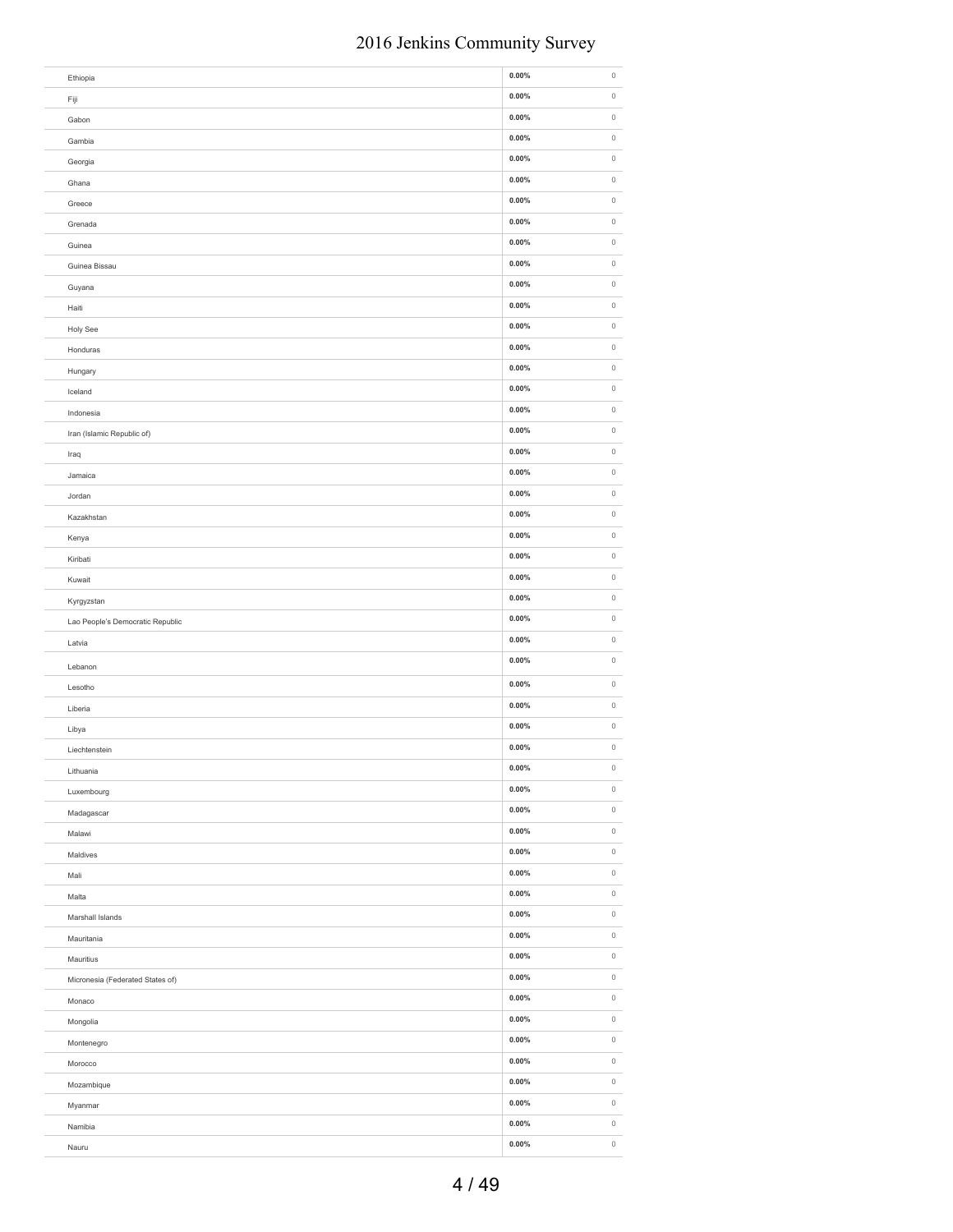| Nepal                                     | $0.00\%$             | $\mathbb O$            |
|-------------------------------------------|----------------------|------------------------|
| Nicaragua                                 | $0.00\%$             | $\mathbb O$            |
| Niger                                     | $0.00\%$             | $\mathbb O$            |
| Nigeria                                   | $0.00\%$             | $\mathbb O$            |
| Oman                                      | $0.00\%$             | $\mathbb O$            |
| Pakistan                                  | $0.00\%$             | $\mathbb O$            |
| Palau                                     | $0.00\%$             | $\mathbb O$            |
| Panama                                    | $0.00\%$             | $\mathbb O$            |
| Papua New Guinea                          | $0.00\%$             | $\mathbb O$            |
| Paraguay                                  | $0.00\%$             | $\circ$                |
| Qatar                                     | $0.00\%$             | $\mathbb O$            |
| Republic of Moldova                       | $0.00\%$             | $\mathbb O$            |
| Rwanda                                    | $0.00\%$             | $\mathbb O$            |
| Saint Kitts and Nevis                     | $0.00\%$             | $\circ$                |
| Saint Lucia                               | $0.00\%$             | $\mathbb O$            |
| Saint Vincent and the Grenadines          | $0.00\%$             | $\mathbb O$            |
| Samoa                                     | $0.00\%$             | $\,0\,$                |
|                                           | $0.00\%$             | $\,0\,$                |
| San Marino                                | $0.00\%$             | $\,0\,$                |
| Sao Tome and Principe                     |                      | $\,0\,$                |
| Saudi Arabia                              | $0.00\%$             |                        |
| Senegal                                   | $0.00\%$             | $\,0\,$                |
| Seychelles                                | $0.00\%$             | $\,0\,$                |
| Sierra Leone                              | $0.00\%$             | $\,0\,$                |
| Singapore                                 | $0.00\%$             | $\,0\,$                |
| Slovakia                                  | $0.00\%$             | $\,0\,$                |
| Solomon Islands                           | $0.00\%$             | $\mathsf{O}\xspace$    |
|                                           |                      |                        |
| Somalia                                   | $0.00\%$             | $\,0\,$                |
| South Sudan                               | $0.00\%$             | $\,0\,$                |
| Sri Lanka                                 | $0.00\%$             | $\mathbb O$            |
| State of Palestine                        | $0.00\%$             | $\mathbb O$            |
| Sudan                                     | $0.00\%$             | $\mathbb O$            |
| Suriname                                  | $0.00\%$             | $\mathbb O$            |
| Swaziland                                 | $0.00\%$             | $\mathbb O$            |
|                                           | $0.00\%$             | $\mathsf{O}\xspace$    |
| Syrian Arab Republic<br>Tajikistan        | $0.00\%$             | $\mathbb O$            |
| The former Yugoslav Republic of Macedonia | $0.00\%$             | $\mathbb O$            |
| Timor-Leste                               | $0.00\%$             | $\mathbb O$            |
|                                           | $0.00\%$             | $\mathbb O$            |
| Togo                                      | $0.00\%$             | $\circ$                |
| Tonga                                     | $0.00\%$             | $\mathbb O$            |
| Trinidad and Tobago                       | $0.00\%$             | $\circ$                |
| Tunisia                                   | $0.00\%$             | $\mathbb O$            |
| Turkey                                    |                      |                        |
| Turkmenistan                              | $0.00\%$             | $\mathbb O$            |
| Tuvalu                                    | $0.00\%$             | $\mathbb O$            |
| Uganda                                    | $0.00\%$             | $\,0\,$                |
| <b>United Arab Emirates</b>               | $0.00\%$             | $\,0\,$                |
| United Republic of Tanzania               | $0.00\%$             | $\mathbb O$            |
| Uruguay                                   | $0.00\%$             | $\mathbb O$            |
| Uzbekistan                                | $0.00\%$             | $\mathbb O$            |
| Vanuatu                                   | $0.00\%$             | $\,0\,$                |
| Venezuela (Bolivarian Republic of)        | $0.00\%$<br>$0.00\%$ | $\circ$<br>$\mathbb O$ |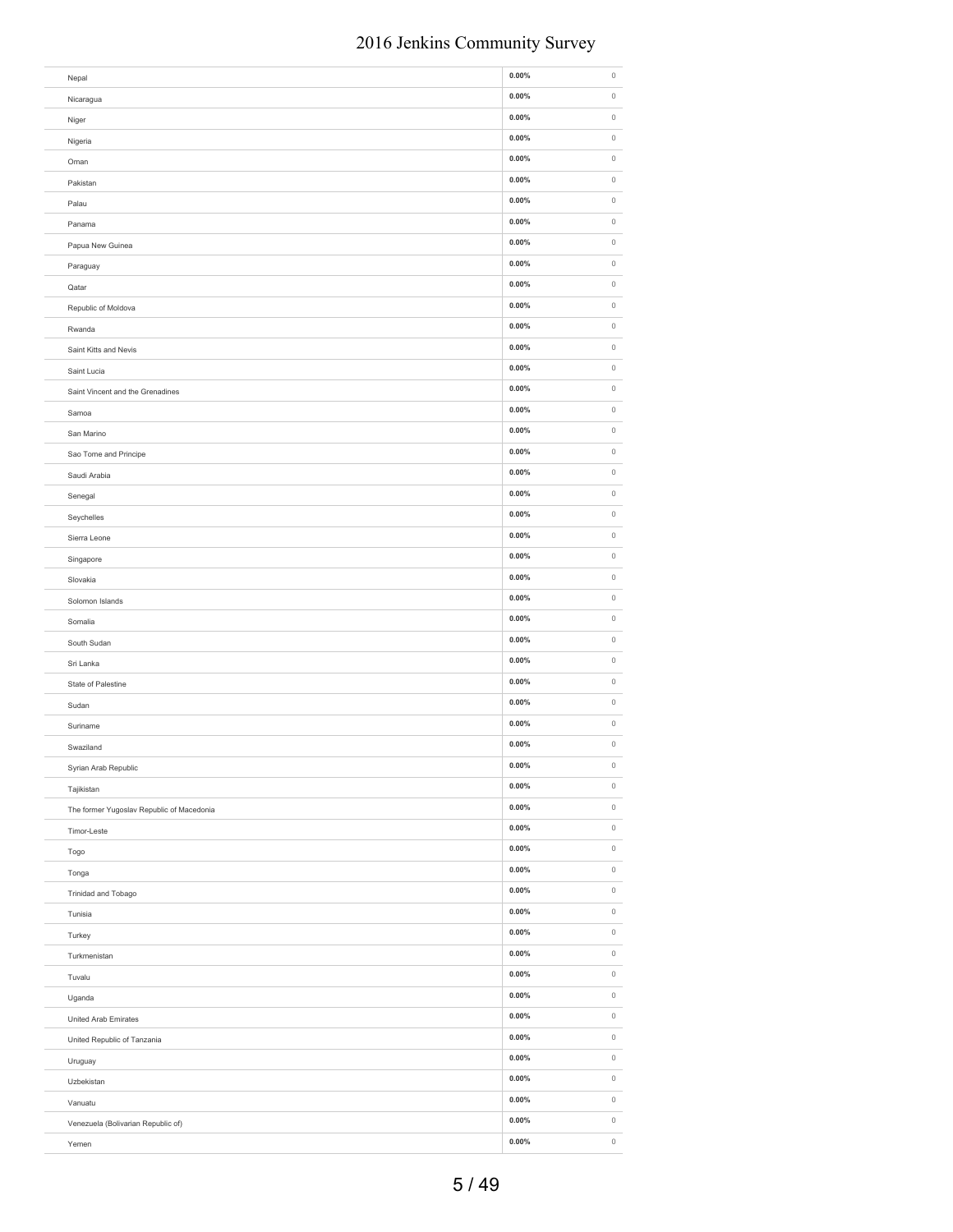| Zambia   | $0.00\%$ |     |
|----------|----------|-----|
| Zimbabwe | $0.00\%$ |     |
| Total    |          | 195 |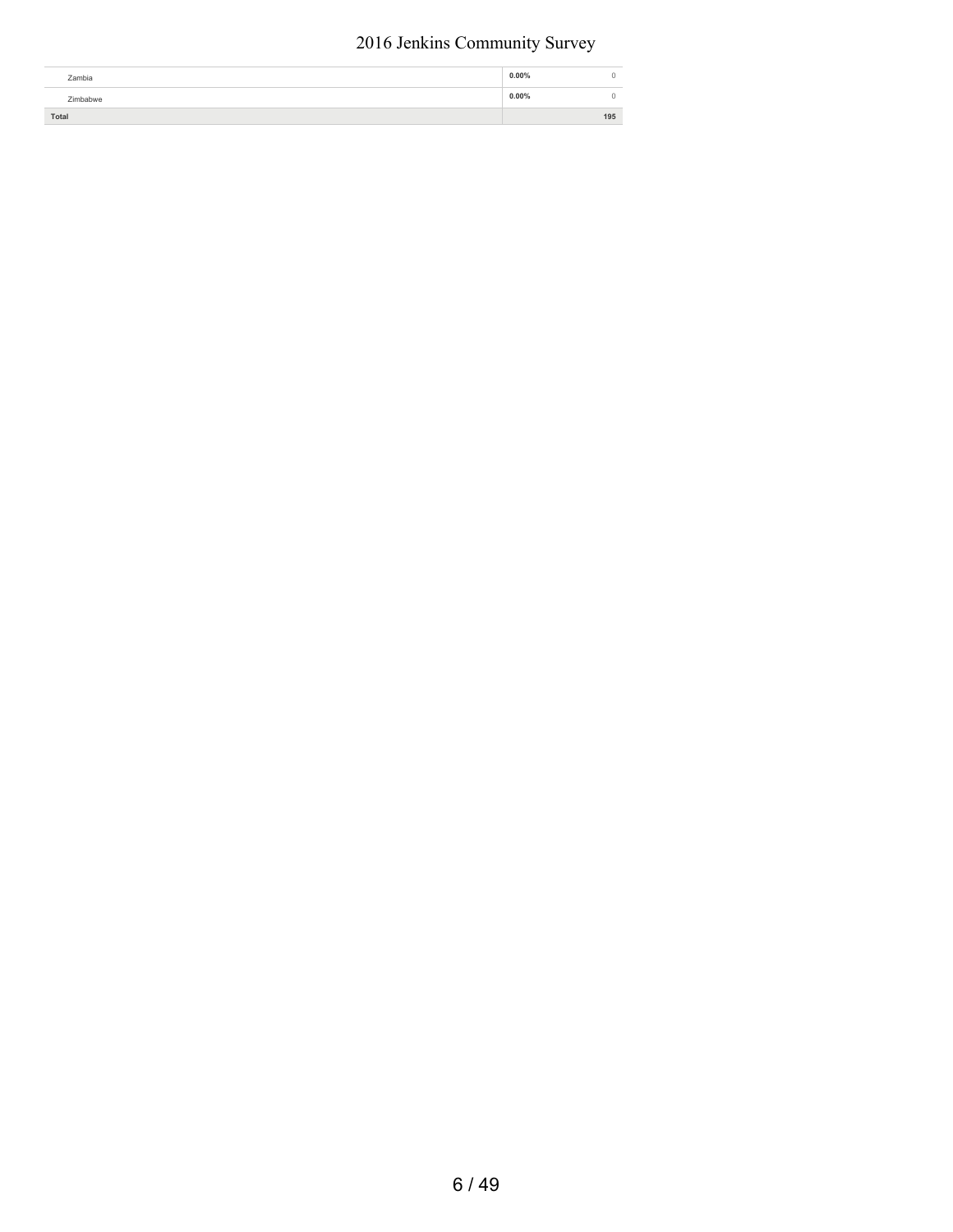### **Q3 How many developers are in your entire organization?**



| <b>Answer Choices</b> | <b>Responses</b> |
|-----------------------|------------------|
| $1 - 10$              | 10.08%<br>120    |
| 11-49                 | 210<br>17.63%    |
| 50-99                 | 10.24%<br>122    |
| 100-499               | 255<br>21.41%    |
| 500-999               | 87<br>7.30%      |
| $1000+$               | 332<br>27.88%    |
| Don't know            | 65<br>5.46%      |
| Total                 | 1,191            |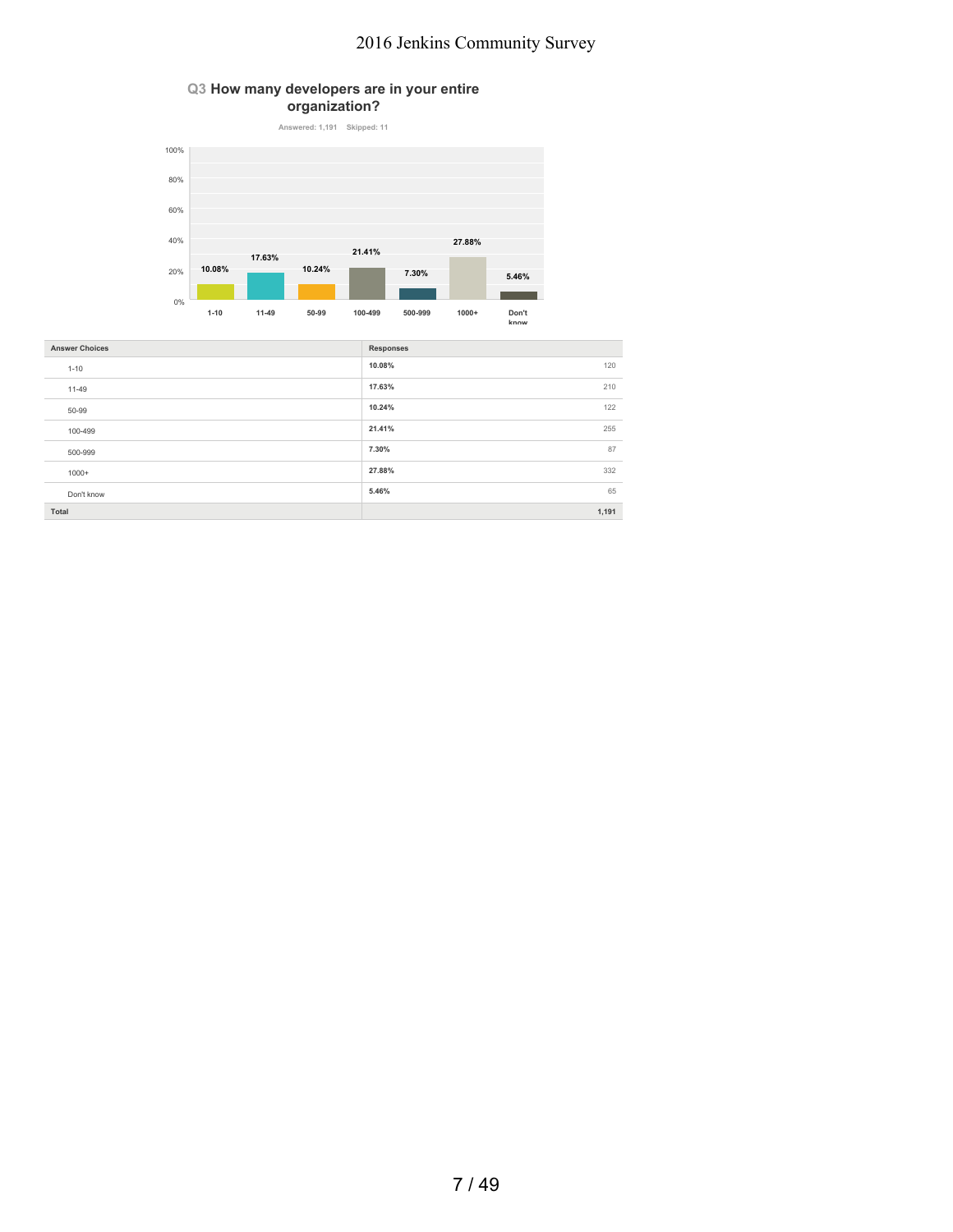### **Q4 What is your job role?**



| <b>Answer Choices</b>           | <b>Responses</b> |
|---------------------------------|------------------|
| DevOps                          | 51.08%<br>614    |
| Software Developer              | 40.02%<br>481    |
| <b>Build Manager</b>            | 21.38%<br>257    |
| Architect                       | 19.72%<br>237    |
| Group Manager/Team Lead         | 211<br>17.55%    |
| IT/Operations                   | 13.89%<br>167    |
| QA                              | 11.48%<br>138    |
| Project Manager                 | 79<br>6.57%      |
| Executive                       | 51<br>4.24%      |
| <b>Total Respondents: 1,202</b> |                  |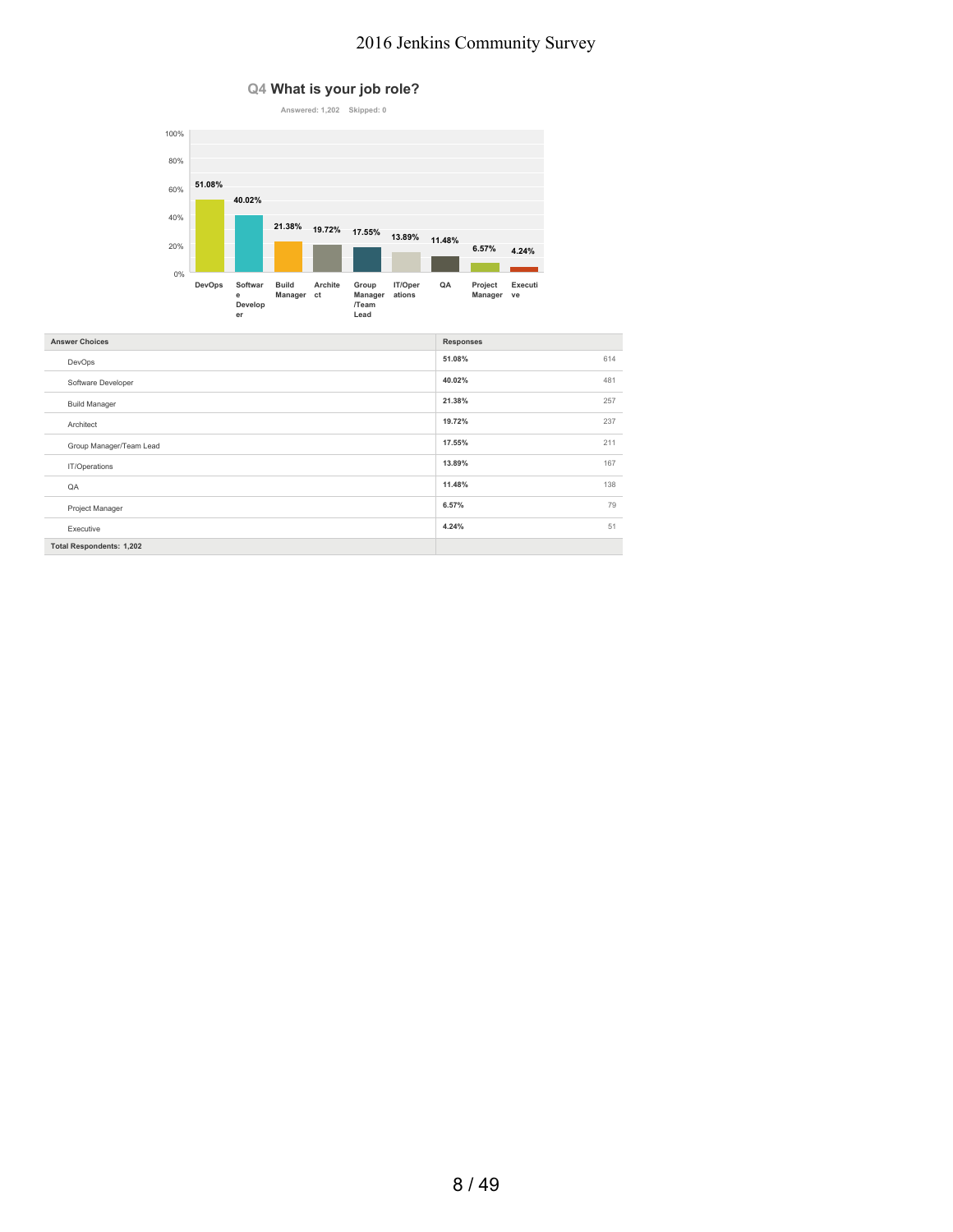### **Q5 What would you consider to be your level of Jenkins expertise?**



| <b>Answer Choices</b> | <b>Responses</b> |       |
|-----------------------|------------------|-------|
| Beginner              | 20.47%           | 246   |
| Intermediate          | 55.74%           | 670   |
| Expert                | 23.79%           | 286   |
| Total                 |                  | 1.202 |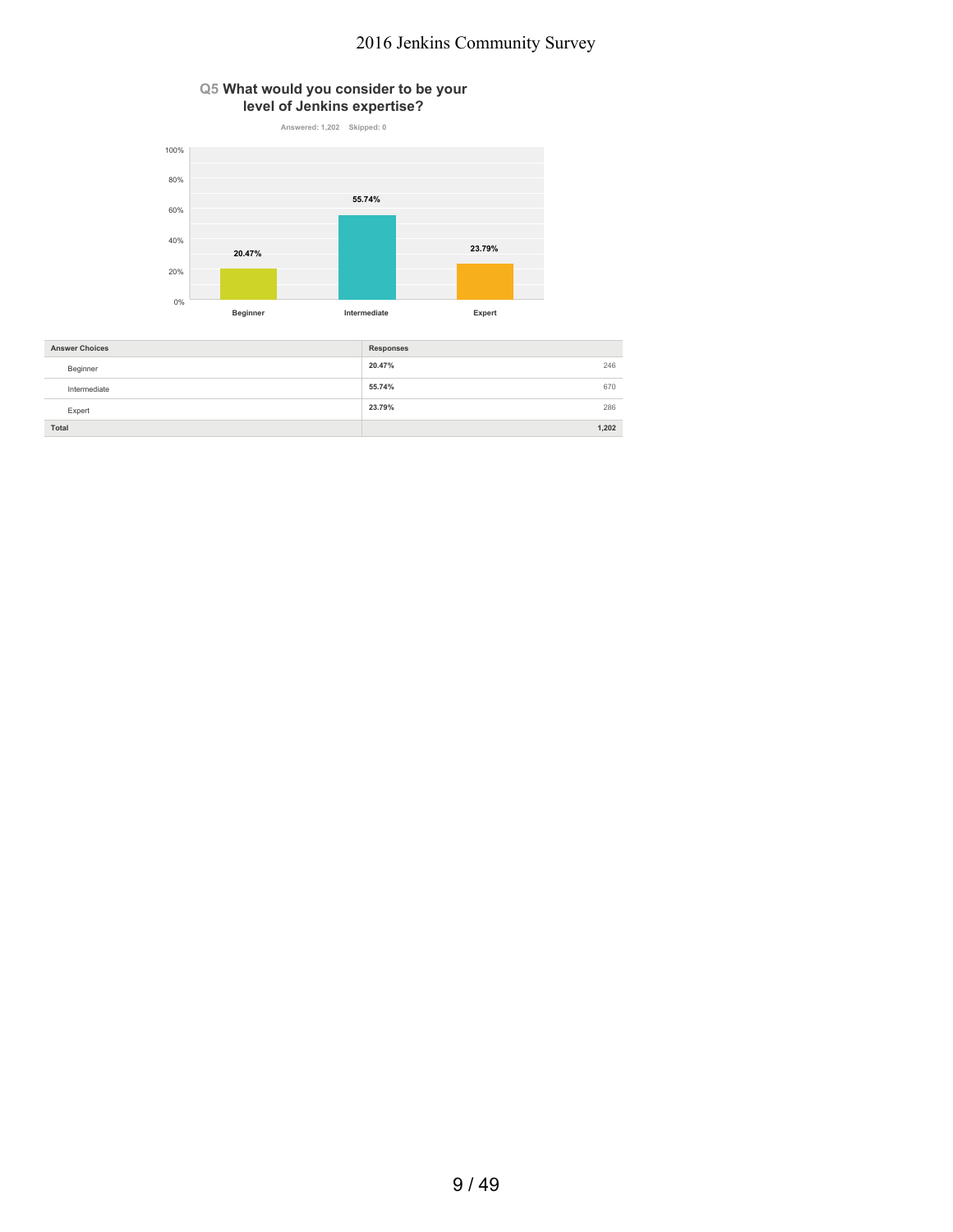### **Q6 Would you consider Jenkins to be mission-critical to your development and/or delivery process?**

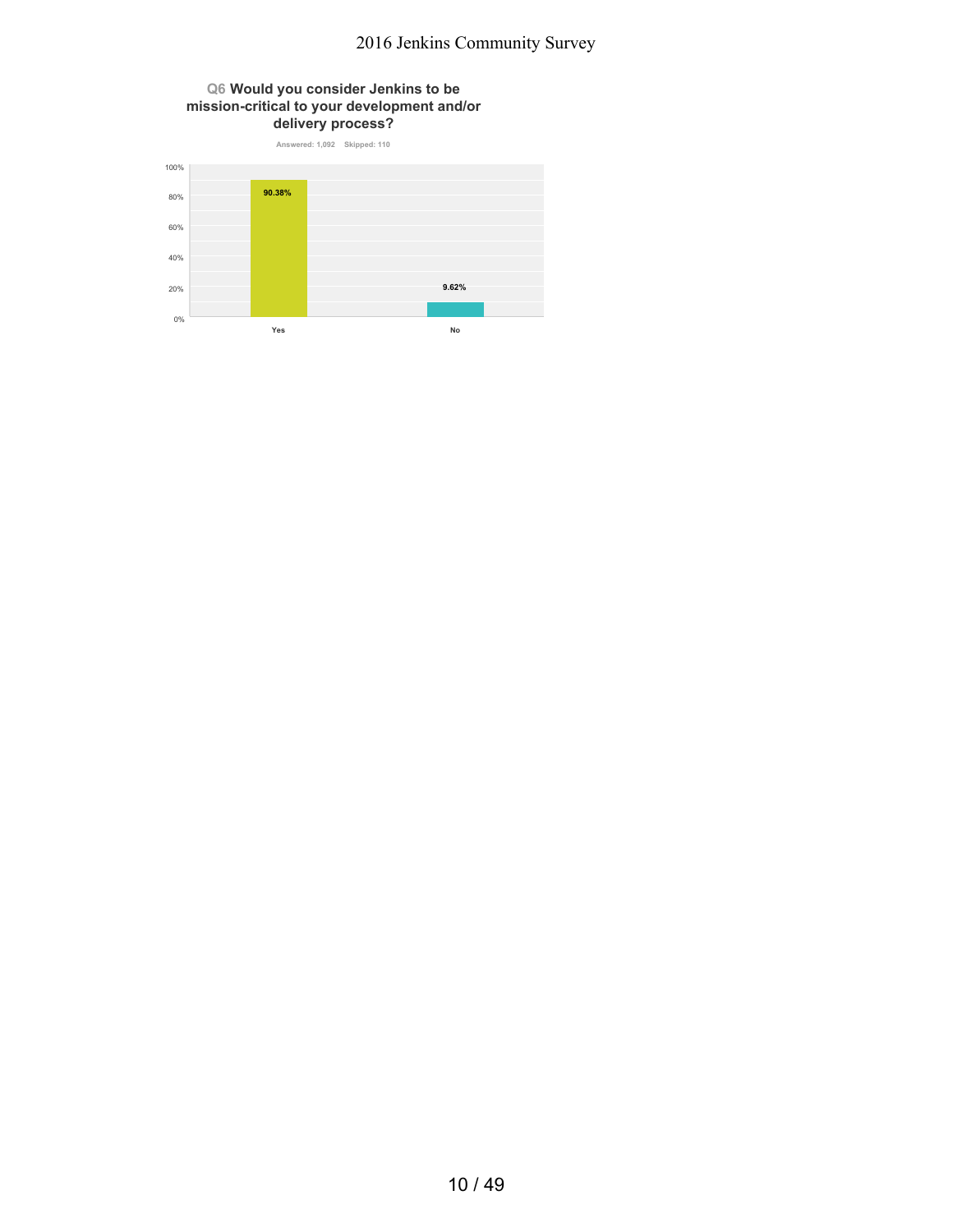### **Q7 How big is your project's Jenkins installation in terms of Masters and Build Agents?**



| Number              |              |        |          |          |          |              |         |          |         |
|---------------------|--------------|--------|----------|----------|----------|--------------|---------|----------|---------|
|                     | $\mathbf{0}$ |        | $2 - 3$  | $4 - 6$  | $7 - 10$ | $11 - 50$    | 51-100  | $100+$   | Total   |
| Masters             | $0.00\%$     | 49.38% | 27.67%   | 9.89%    | 5.57%    | 5.48%        | 1.25%   | 0.77%    |         |
|                     | $\circ$      | 514    | 288      | 103      | 58       | 57           | 13      | 8        | 1,041   |
| <b>Build Agents</b> | $0.00\%$     | 9.93%  | 16.35%   | 16.35%   | 16.45%   | 23.07%       | 8.32%   | 9.53%    |         |
|                     | $\circ$      | 99     | 163      | 163      | 164      | 230          | 83      | 95       | 997     |
| Executors           | $0.00\%$     | 0.00%  | $0.00\%$ | $0.00\%$ | $0.00\%$ | 0.00%        | 0.00%   | $0.00\%$ |         |
|                     | $\circ$      | 0      | $\circ$  | 0        | $\circ$  | $\mathbf{0}$ | $\circ$ | $\circ$  | $\circ$ |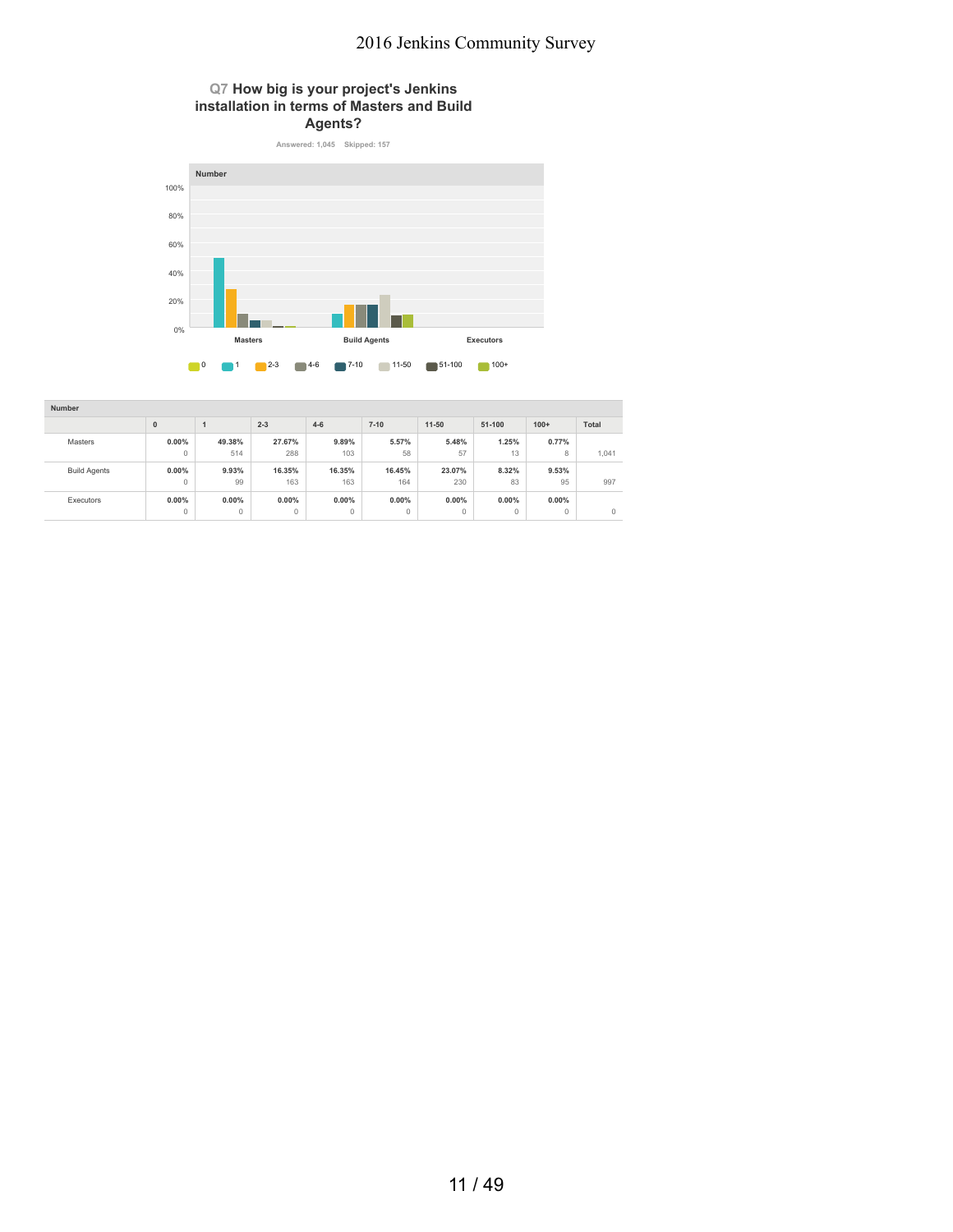### **Q8 How many projects within your organization use Jenkins?**



| <b>Answer Choices</b> | <b>Responses</b> |
|-----------------------|------------------|
|                       | 5.95%<br>65      |
| $2 - 5$               | 17.95%<br>196    |
| $6 - 10$              | 17.86%<br>195    |
| $11 - 50$             | 29.30%<br>320    |
| $50+$                 | 28.94%<br>316    |
| Total                 | 1,092            |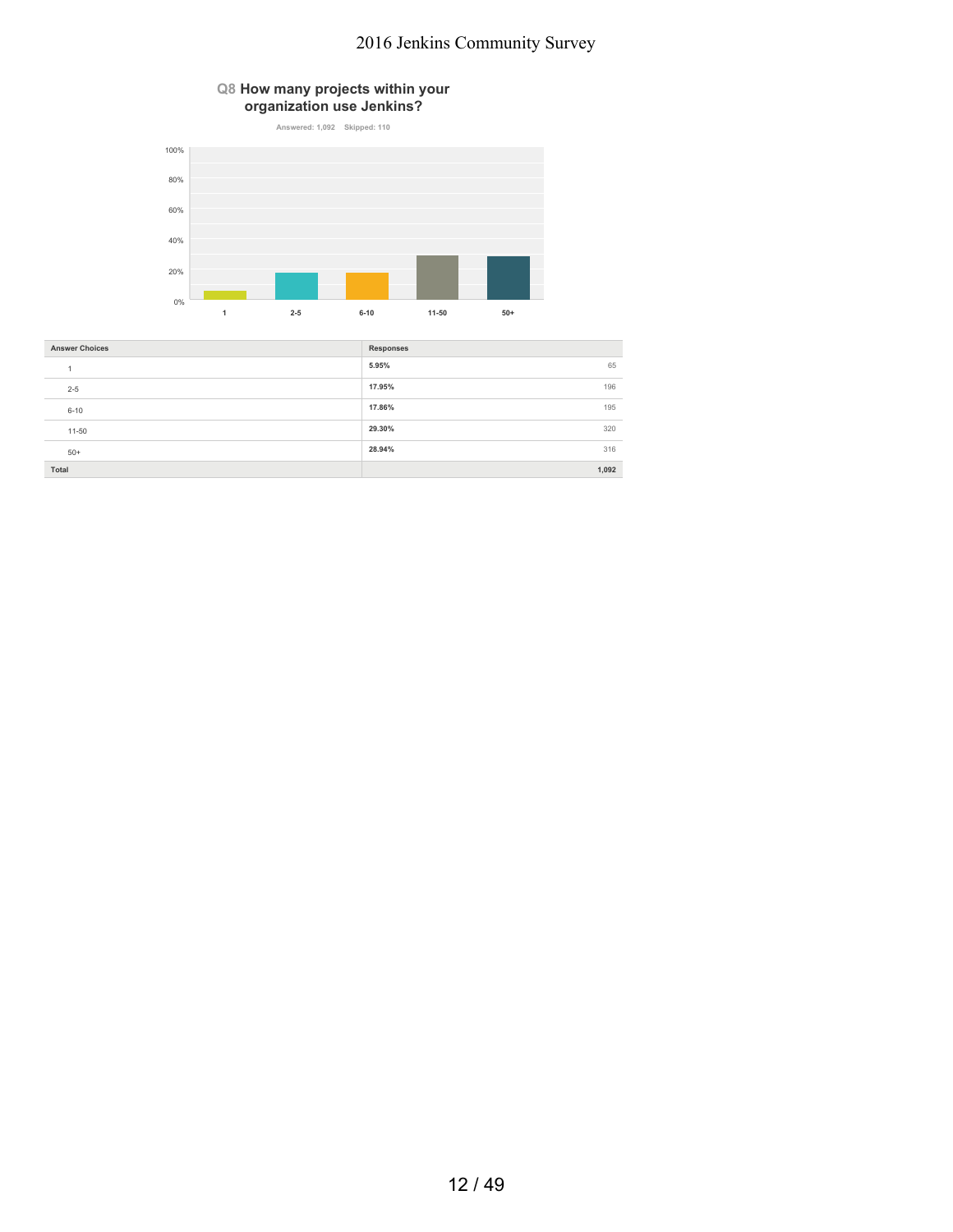**Q9 What percentage of your company's development teams use Jenkins?**



| <b>Answer Choices</b> | <b>Responses</b> |
|-----------------------|------------------|
| $0 - 10%$             | 12.74%<br>137    |
| 11-25%                | 10.98%<br>118    |
| 26-50%                | 18.79%<br>202    |
| 51-75%                | 215<br>20.00%    |
| 76-99%                | 205<br>19.07%    |
| 100%                  | 18.42%<br>198    |
| Total                 | 1,075            |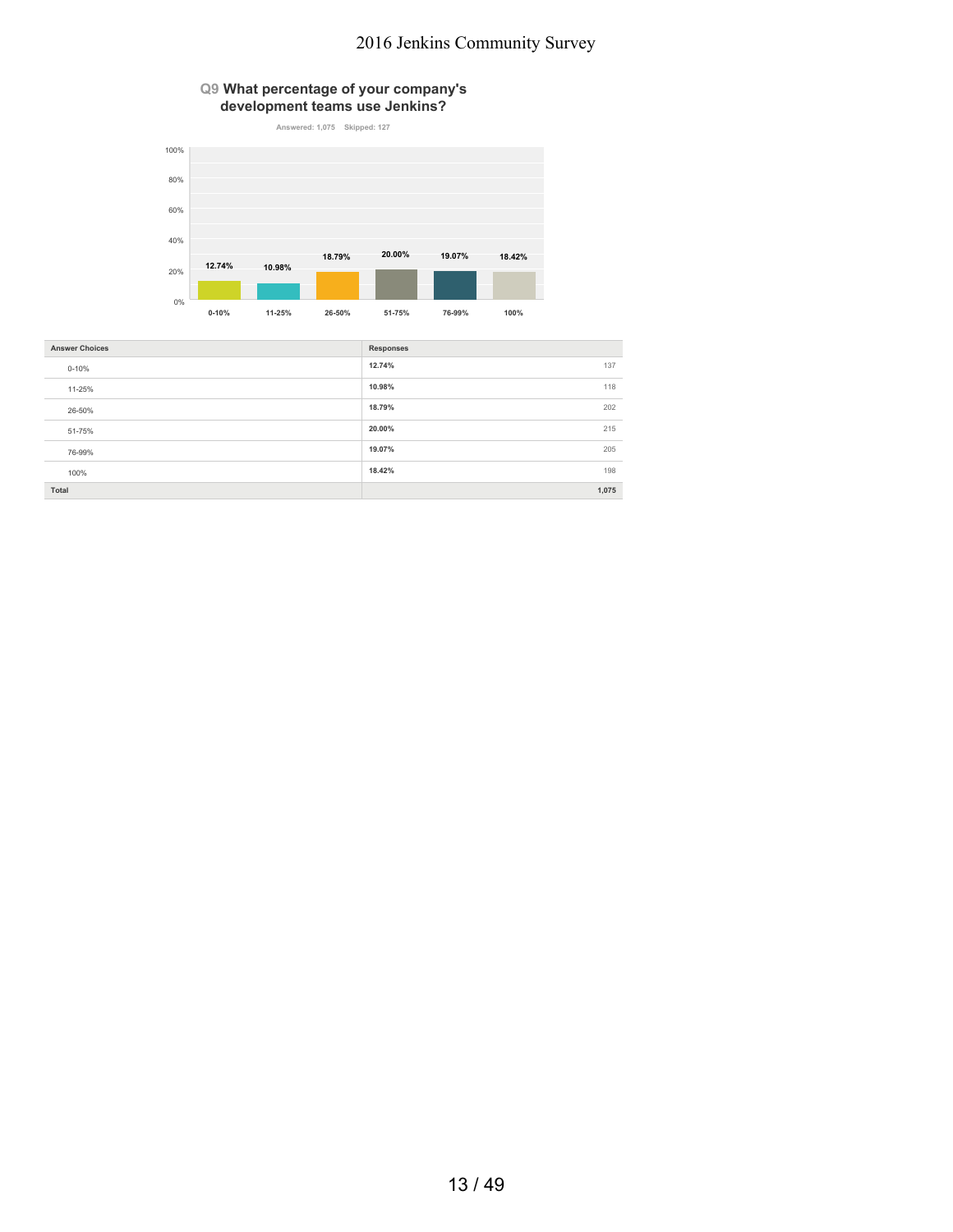**Q10 Has your company's use of Jenkins increased or decreased over the past year?**



| <b>Answer Choices</b> | <b>Responses</b> |
|-----------------------|------------------|
| Increased             | 85.09%<br>913    |
| No change             | 13.42%<br>144    |
| Decreased             | 1.49%<br>16      |
| Total                 | 1.073            |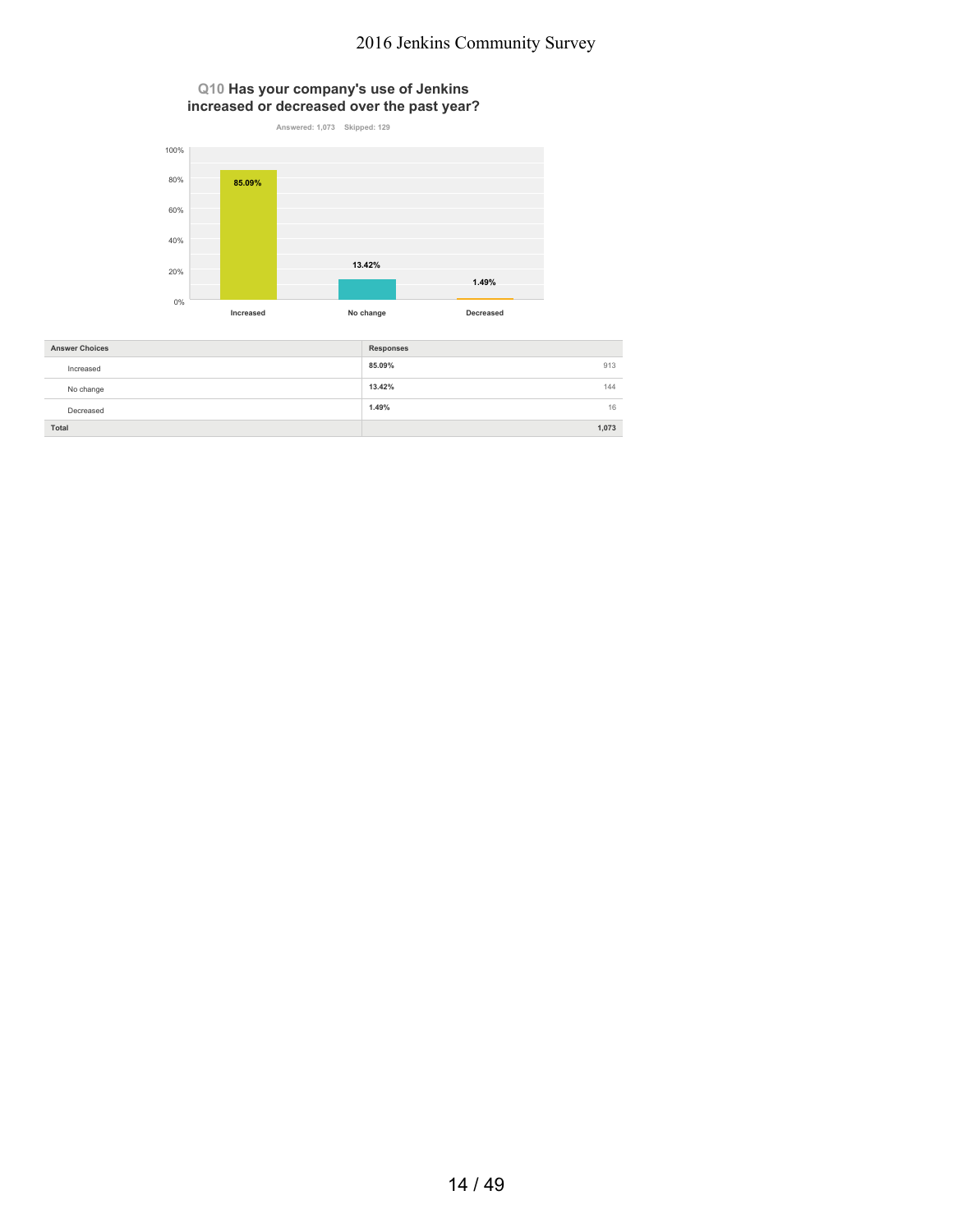### **Q11 What types of tasks do you use Jenkins for?**



| <b>Responses</b> |
|------------------|
| 95.70%<br>1,045  |
| 88.55%<br>967    |
| 65.02%<br>710    |
| 61.81%<br>675    |
| 59.43%<br>649    |
| 40.75%<br>445    |
| 35.81%<br>391    |
| 46<br>4.21%      |
|                  |
|                  |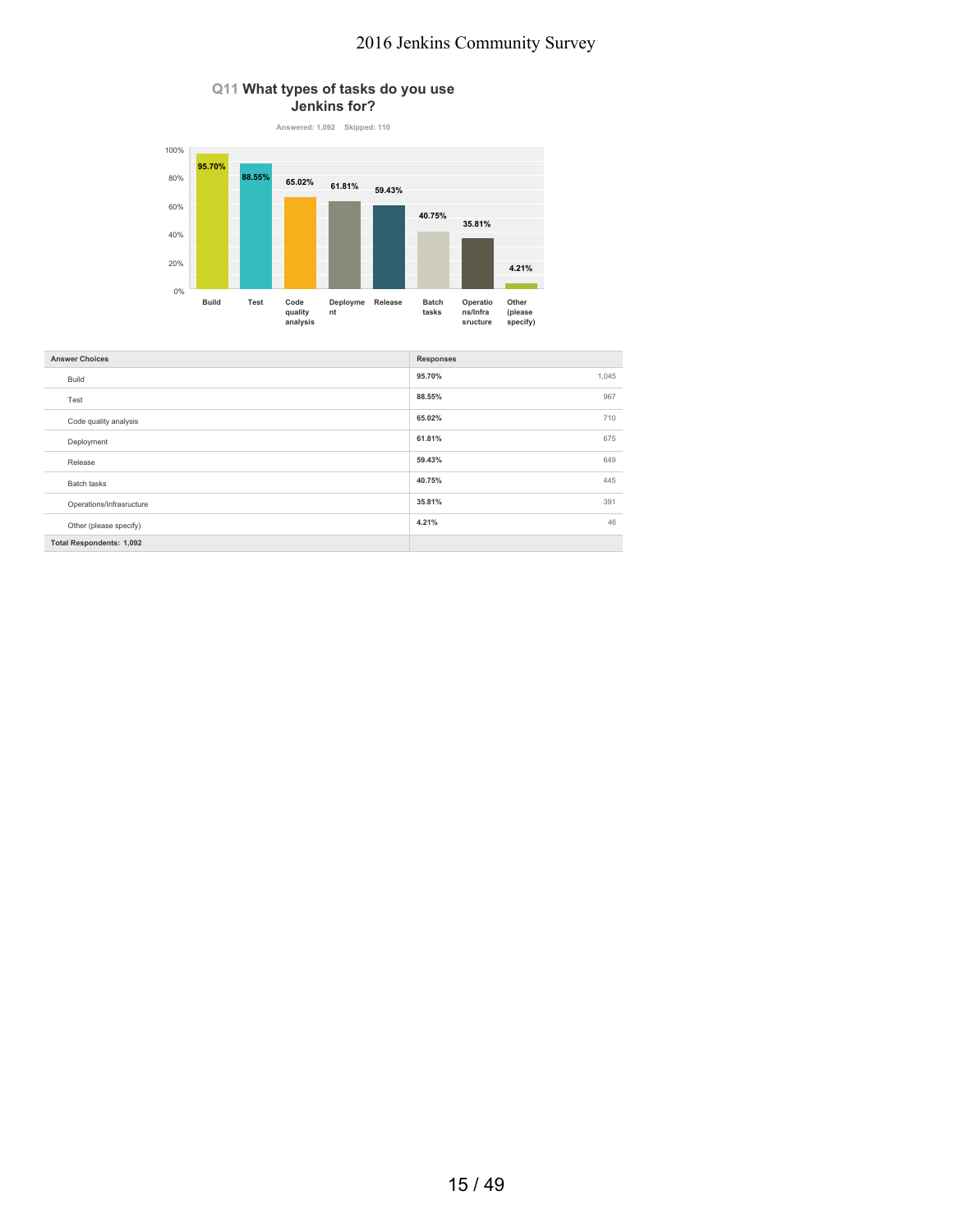### **Q12 What level of automation have you implemented with Jenkins?**

**Answered: 1,092 Skipped: 110**

|             |                                                          | 953 |     |     |      | 548  |      | 232  |      |    |
|-------------|----------------------------------------------------------|-----|-----|-----|------|------|------|------|------|----|
|             |                                                          |     |     |     |      |      |      |      |      |    |
|             |                                                          |     |     |     |      |      |      |      |      |    |
| $\mathbf 0$ | 200                                                      | 400 | 600 | 800 | 1000 | 1.2k | 1.4k | 1.6k | 1.8k | 2k |
|             | Continuous integration for build and test                |     |     |     |      |      |      |      |      |    |
|             | Continuous delivery with manual deployment to Production |     |     |     |      |      |      |      |      |    |

**Continuous delivery with fully automated deployment to Production** 

| <b>Answer Choices</b>                                             |                 |                |              |                                   | <b>Responses</b> |     |
|-------------------------------------------------------------------|-----------------|----------------|--------------|-----------------------------------|------------------|-----|
| Continuous integration for build and test                         |                 |                |              |                                   | 87.27%           | 953 |
| Continuous delivery with manual deployment to Production          |                 |                |              |                                   | 50.18%           | 548 |
| Continuous delivery with fully automated deployment to Production |                 |                |              |                                   | 21.25%           | 232 |
| <b>Total Respondents: 1,092</b>                                   |                 |                |              |                                   |                  |     |
| <b>Basic Statistics</b>                                           |                 |                |              |                                   |                  |     |
| Minimum<br>1.00                                                   | Maximum<br>3.00 | Median<br>1.00 | Mean<br>1.58 | <b>Standard Deviation</b><br>0.71 |                  |     |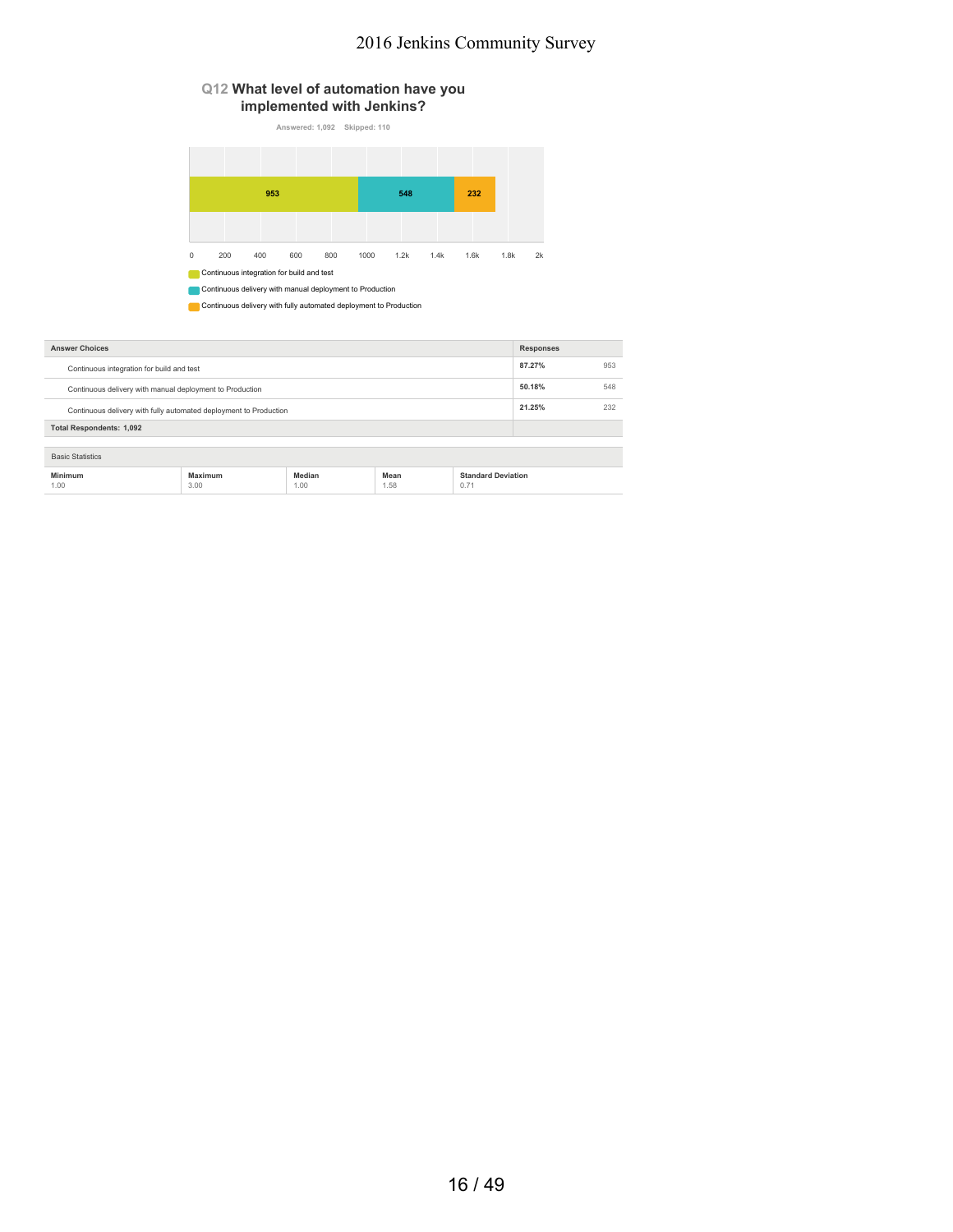## **Q13 If you are practicing continuous delivery, how often do you deploy to**



| <b>Answer Choices</b>  | <b>Responses</b> |
|------------------------|------------------|
| Multiple times per day | 14.51%<br>119    |
| Once per day           | 4.27%<br>35      |
| Several times per week | 23.29%<br>191    |
| Once per week          | 18.54%<br>152    |
| Once per month         | 19.39%<br>159    |
| Less often             | 20.00%<br>164    |
| Total                  | 820              |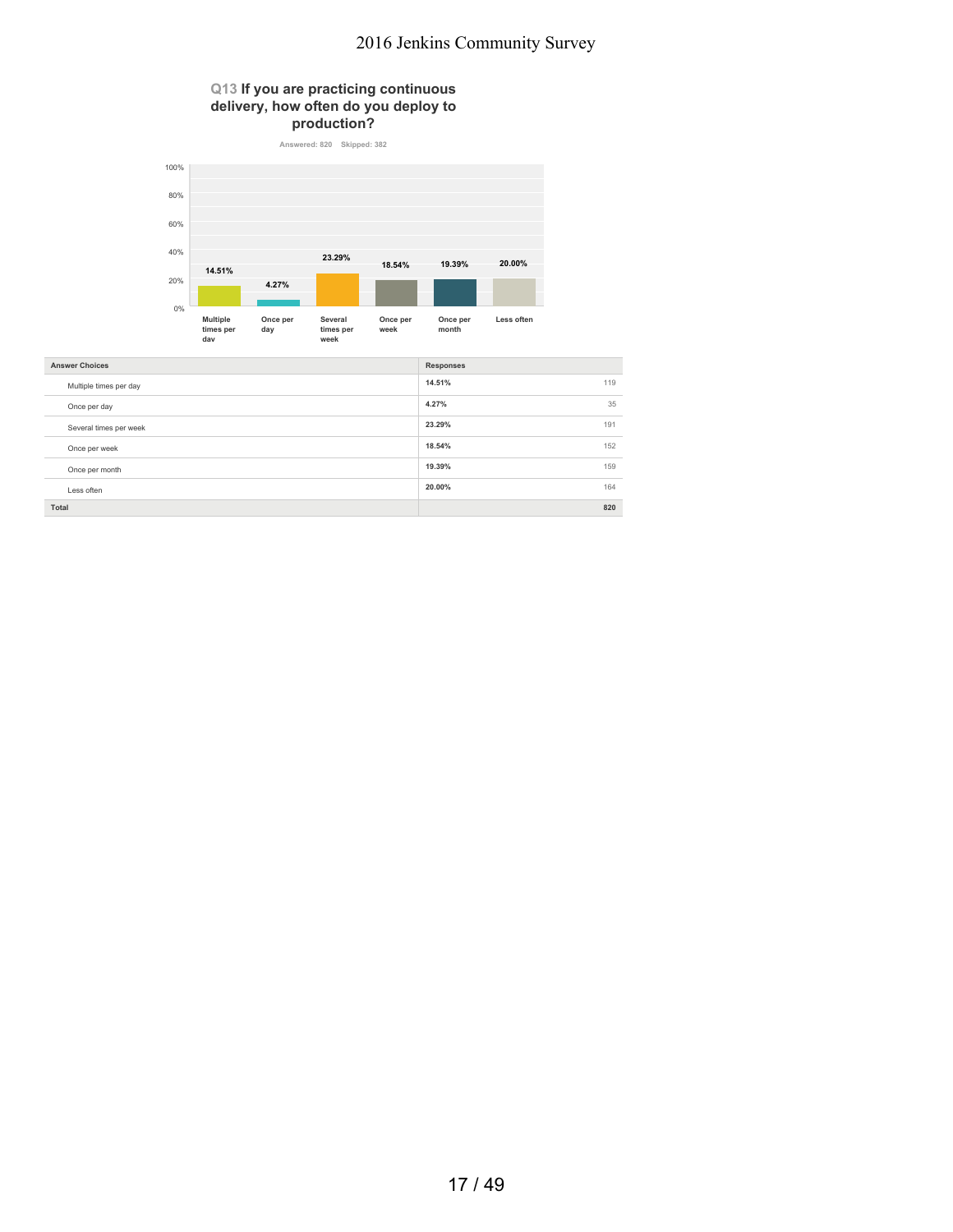#### **Q14 If you are practicing continuous delivery, how are you defining your CD Pipelines?**



| <b>Answer Choices</b>              | <b>Responses</b> |     |
|------------------------------------|------------------|-----|
| Pipeline plugin / Pipeline-as-Code | 54.11%           | 342 |
| Build Pipeline plugin              | 31.17%           | 197 |
| Buildflow plugin                   | 14.72%           | 93  |
| Total                              |                  | 632 |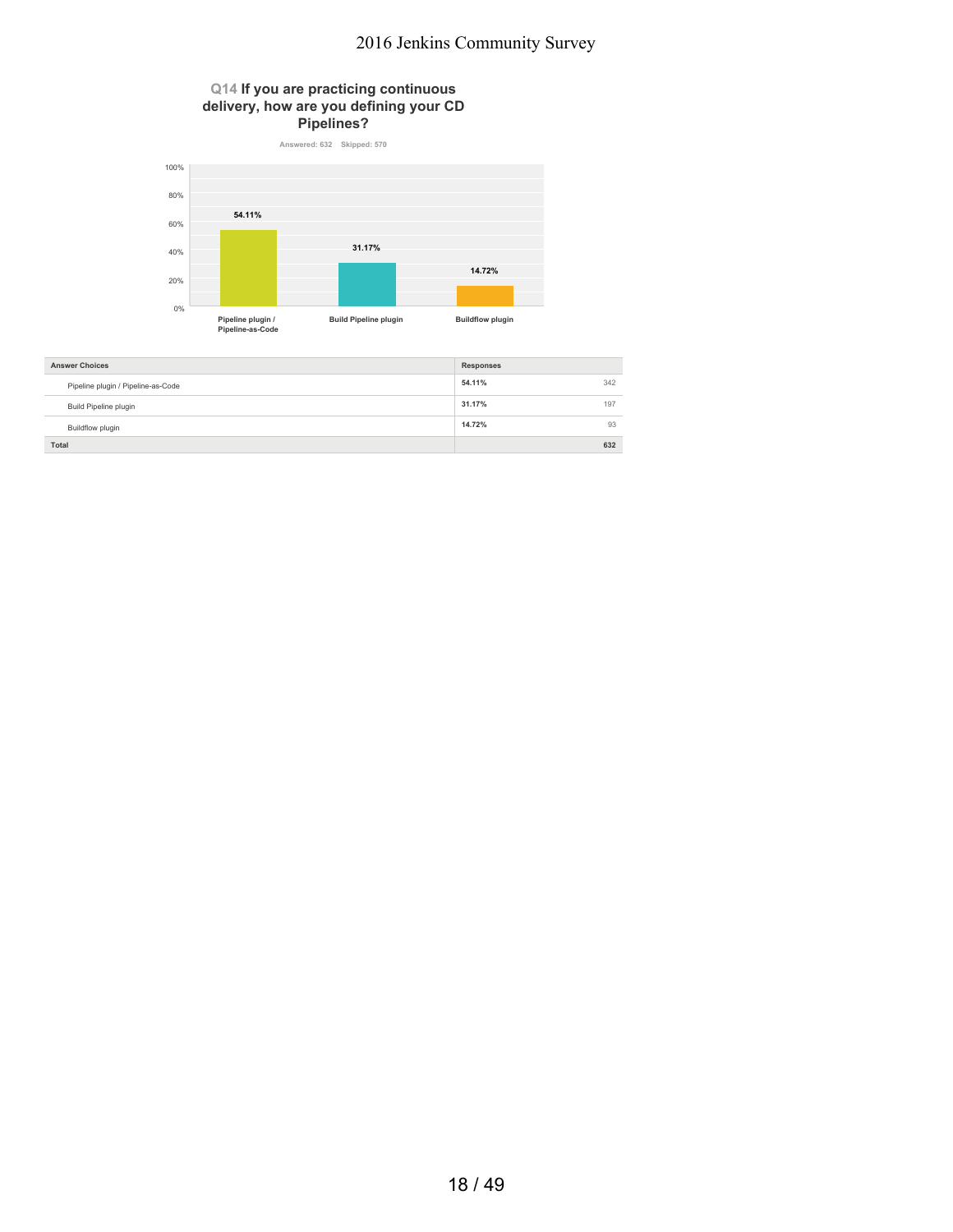### **Q15 Are you using or do you plan on using Jenkins Pipeline?**



| <b>Answer Choices</b> | <b>Responses</b> |
|-----------------------|------------------|
| Already using it      | 38.55%<br>421    |
| Within 30 days        | 7.14%<br>78      |
| Within 1 - 3 months   | 18.41%<br>201    |
| Within 3- 6 months    | 10.71%<br>117    |
| Within 6 - 12 months  | 14.01%<br>153    |
| Never                 | 11.17%<br>122    |
| Total                 | 1,092            |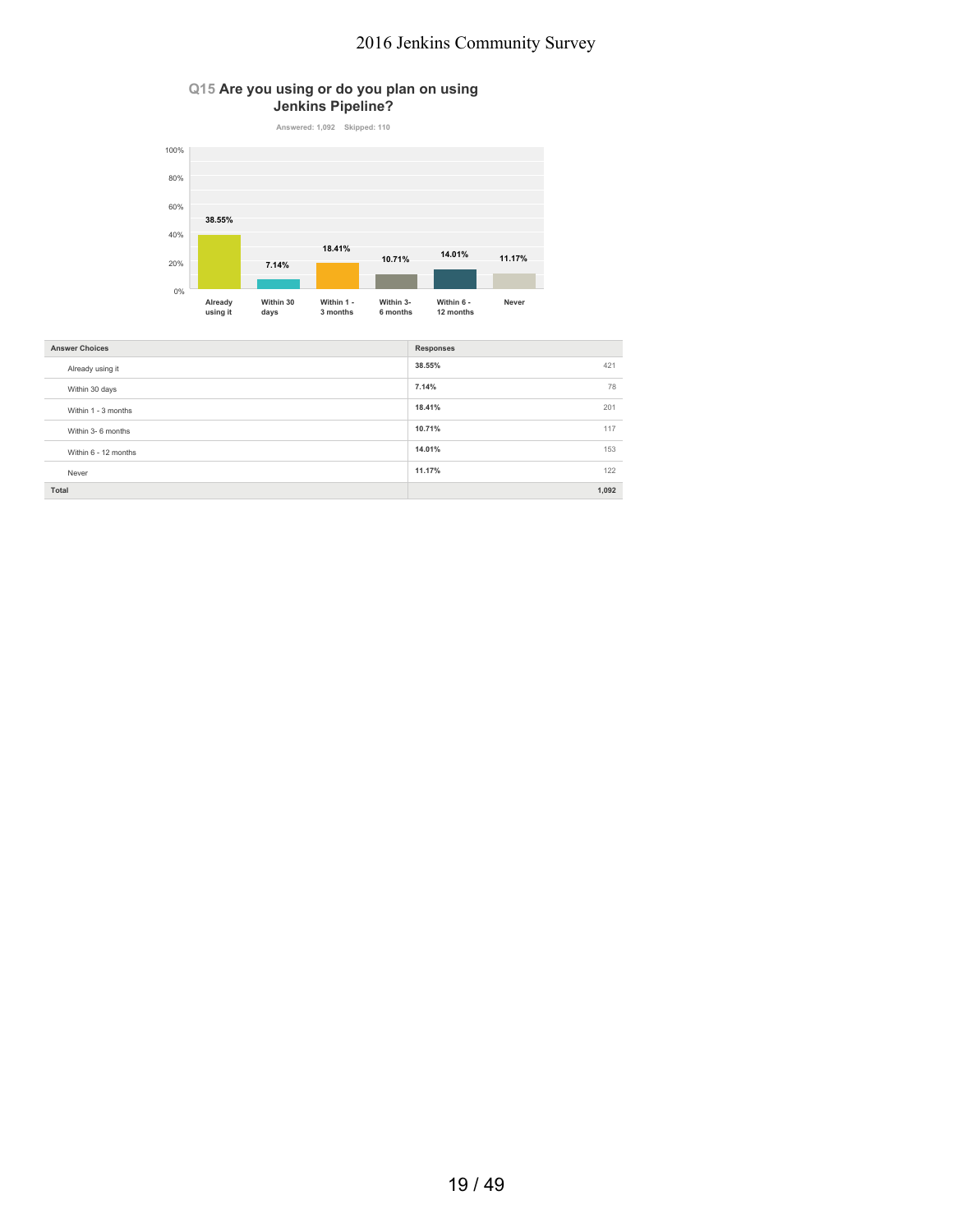



| <b>Answer Choices</b> | Responses     |     |
|-----------------------|---------------|-----|
| $1 - 30$ days         | 27.96%<br>151 |     |
| $1 - 3$ months        | 34.26%        | 185 |
| $6 - 12$ months       | 23.52%        | 127 |
| Over 1 year           | 14.26%        | 77  |
| Total                 | 540           |     |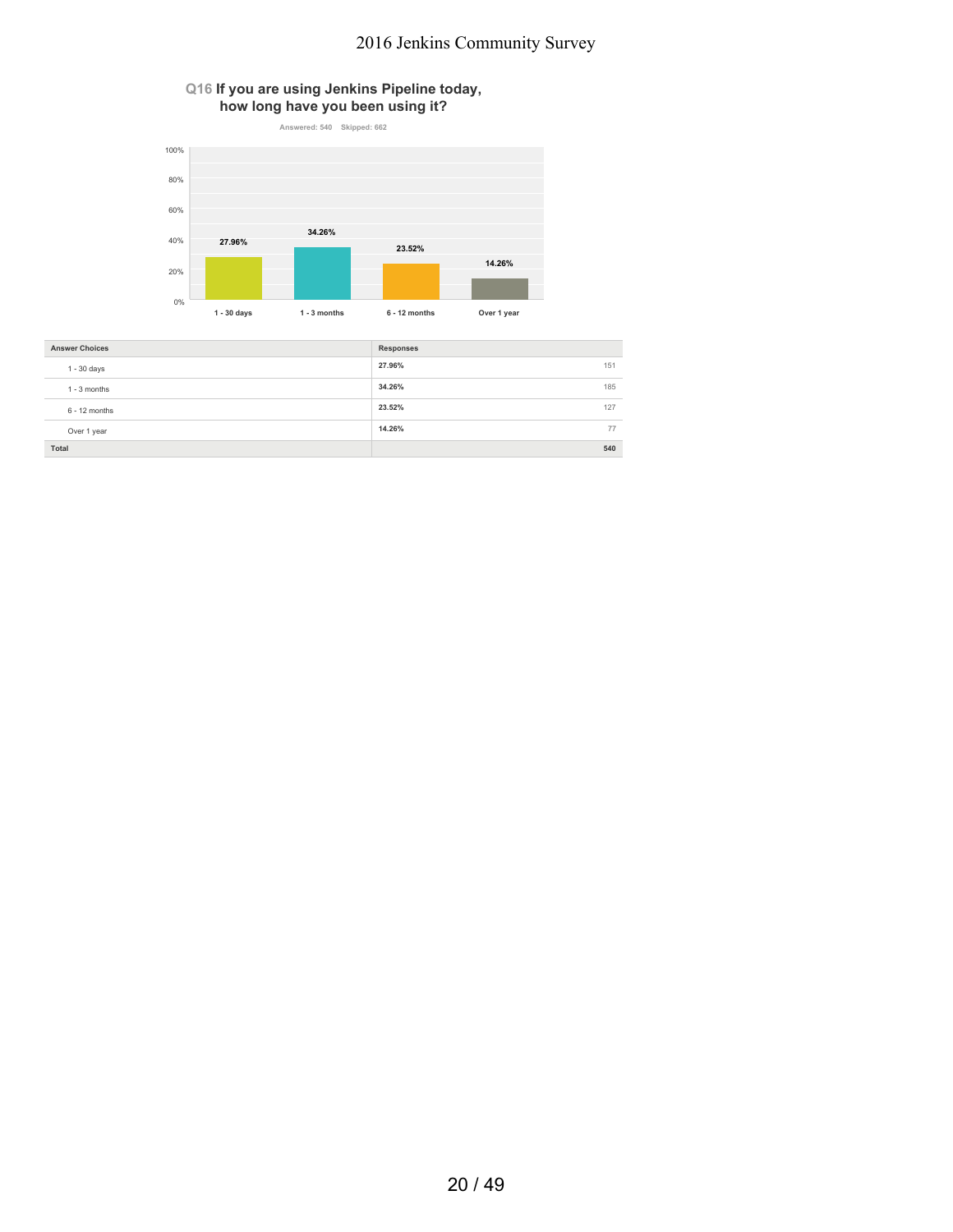#### **Q17 How often do you upgrade Jenkins to a new release?**



| <b>Answer Choices</b>                       | <b>Responses</b> |       |
|---------------------------------------------|------------------|-------|
| Every release (weekly)                      | 8.10%            | 83    |
| Once a month                                | 18.05%           | 185   |
| Once a quarter                              | 33.17%           | 340   |
| Once a year or less                         | 22.05%           | 226   |
| I don't know the the last time we upgraded? | 18.63%           | 191   |
| Total                                       |                  | 1,025 |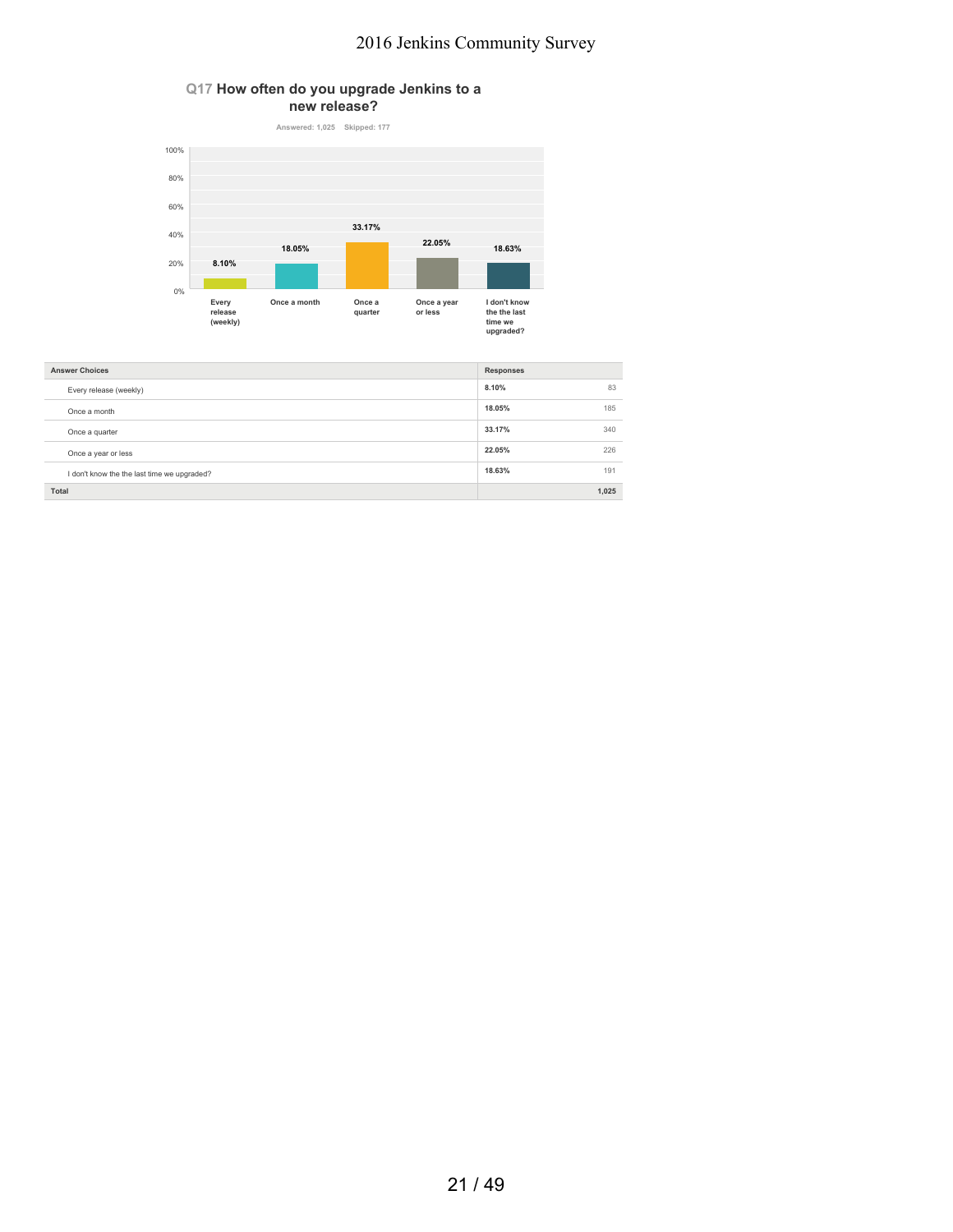### **Q18 What release of Jenkins are you on?**



| <b>Answer Choices</b> | <b>Responses</b> |       |
|-----------------------|------------------|-------|
| 1.5 or older          | 6.14%            | 67    |
| $1.60x.x+$            | 12.55%           | 137   |
| $1.65x.x+$            | 22.44%           | 245   |
| 2.x                   | 46.15%           | 504   |
| I don't know          | 12.73%           | 139   |
| Total                 |                  | 1,092 |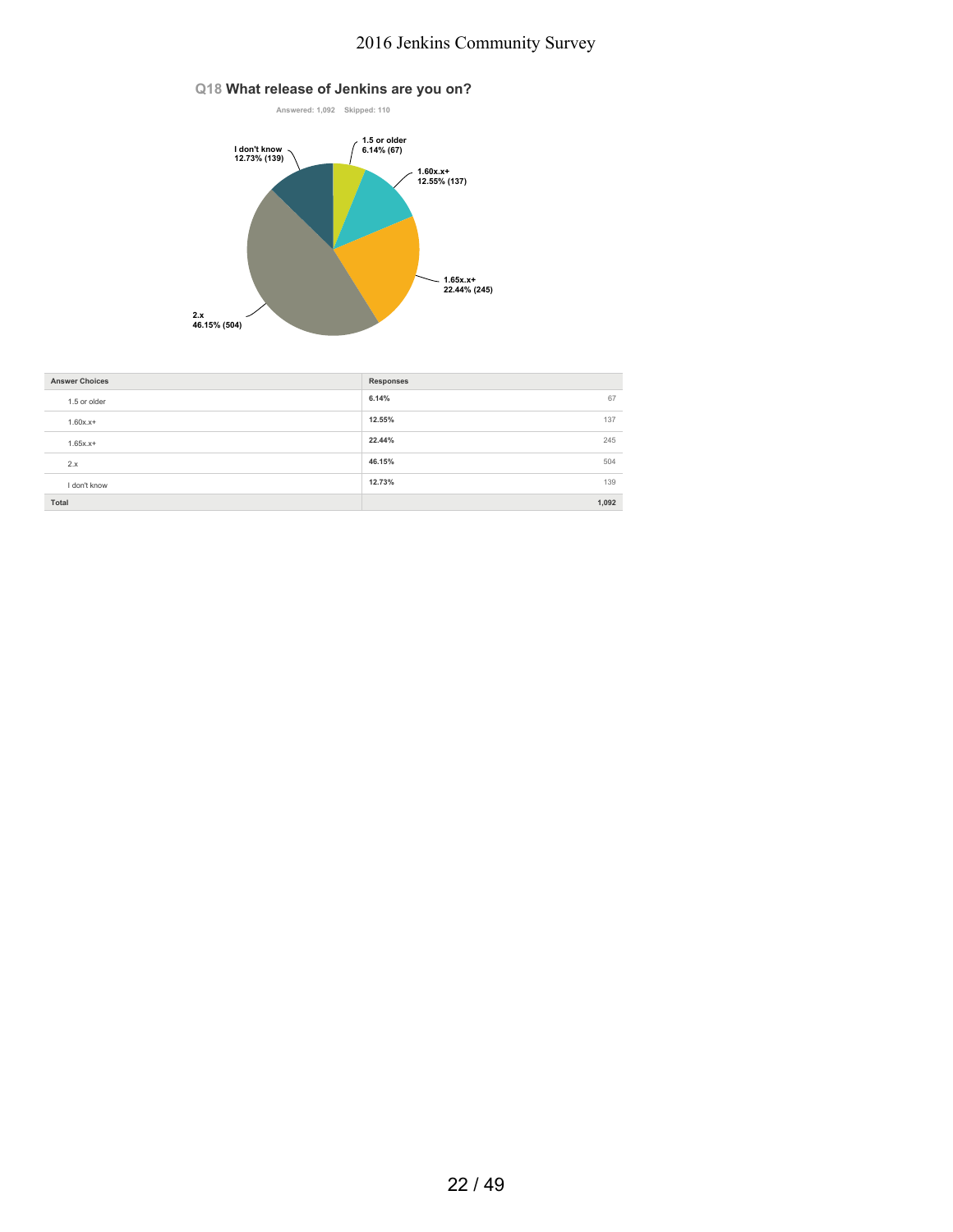### **Q19 What programming language(s) do you**



| <b>Answer Choices</b>           | <b>Responses</b>    |
|---------------------------------|---------------------|
| Java                            | 854<br>79.89%       |
| Python                          | 43.31%<br>463       |
| JavaScript - Node.JS            | 41.81%<br>447       |
| JavaScript - Other              | 372<br>34.80%       |
| Groovy                          | 361<br>33.77%       |
| $C/C++$                         | 28.44%<br>304       |
| Ruby                            | 23.67%<br>253       |
| C#                              | 246<br>23.01%       |
| PHP                             | 194<br>18.15%       |
| Other (please specify)          | 14.87%<br>159       |
| $C/C++$                         | $\circ$<br>$0.00\%$ |
| Go                              | $0.00\%$<br>$\circ$ |
| <b>Total Respondents: 1,069</b> |                     |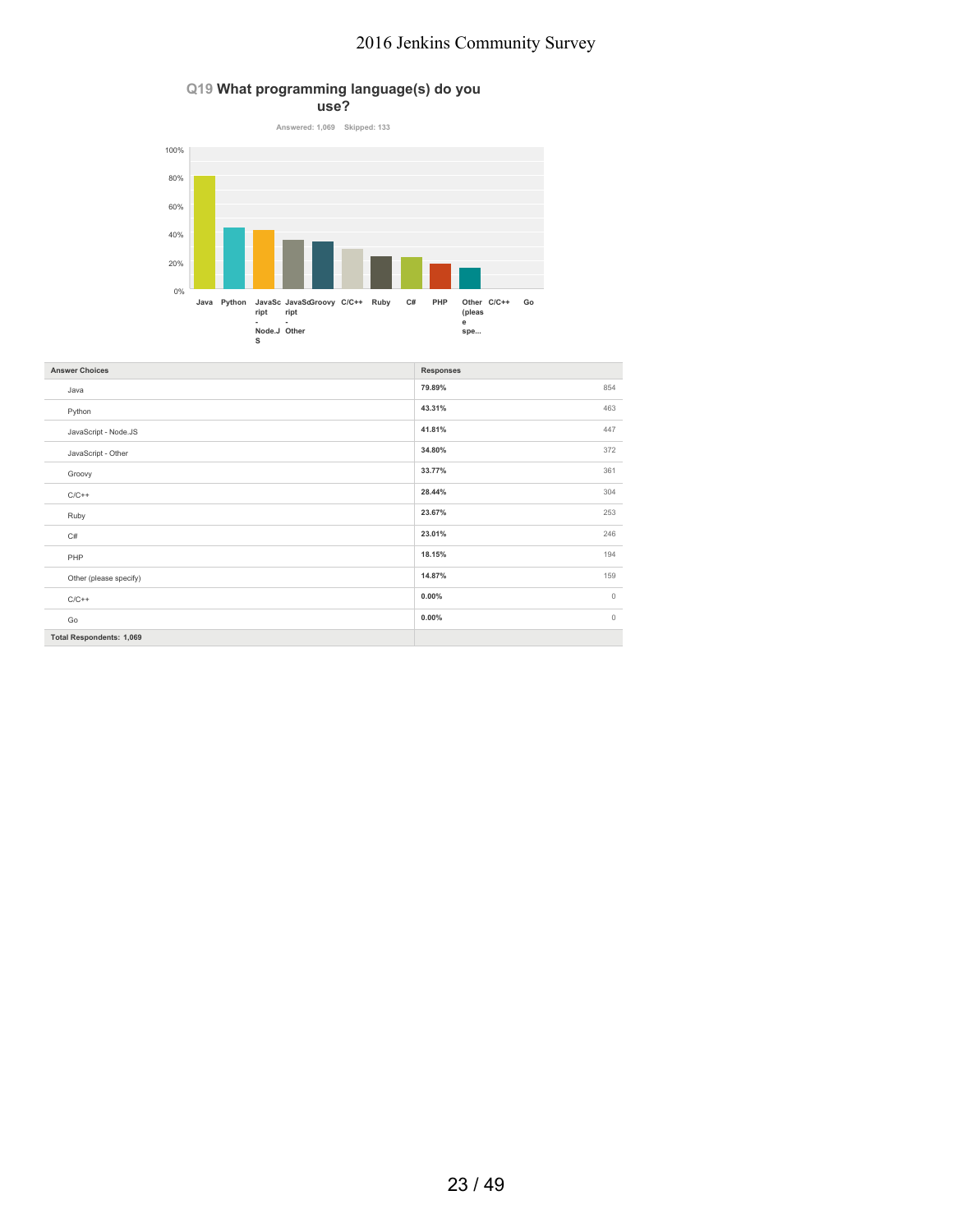### **Q20 What Source Code Management tool(s) do you use?**



| <b>Answer Choices</b>           | <b>Responses</b>        |
|---------------------------------|-------------------------|
| Git                             | 905<br>84.66%           |
| Subversion                      | 369<br>34.52%           |
| Perforce                        | 91<br>8.51%             |
| Other (please specify)          | 7.30%<br>78             |
| Team Foundation VC              | 67<br>6.27%             |
| <b>CVS</b>                      | 53<br>4.96%             |
| Mercurial                       | 4.68%<br>50             |
| None                            | 0.37%<br>$\overline{4}$ |
| <b>Total Respondents: 1,069</b> |                         |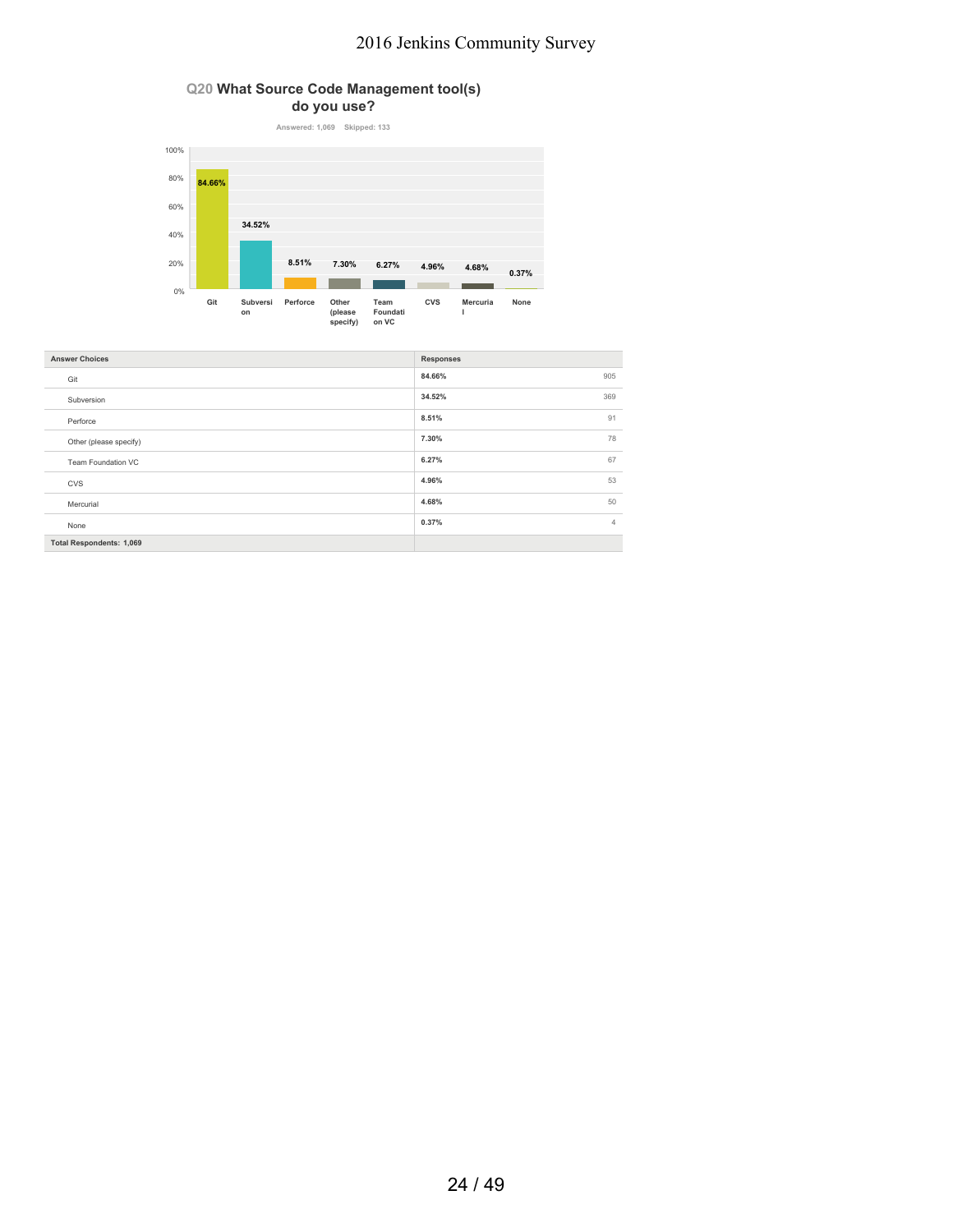### **Q21 What platform(s) do you perform your builds on?**



| <b>Answer Choices</b>           | <b>Responses</b>    |
|---------------------------------|---------------------|
| Linux                           | 85.32%<br>907       |
| Windows                         | 54.94%<br>584       |
| Mac OS X                        | 26.06%<br>277       |
| Unix                            | 11.38%<br>121       |
| Solaris                         | 59<br>5.55%         |
| <b>AIX</b>                      | $0.00\%$<br>$\circ$ |
| <b>Total Respondents: 1,063</b> |                     |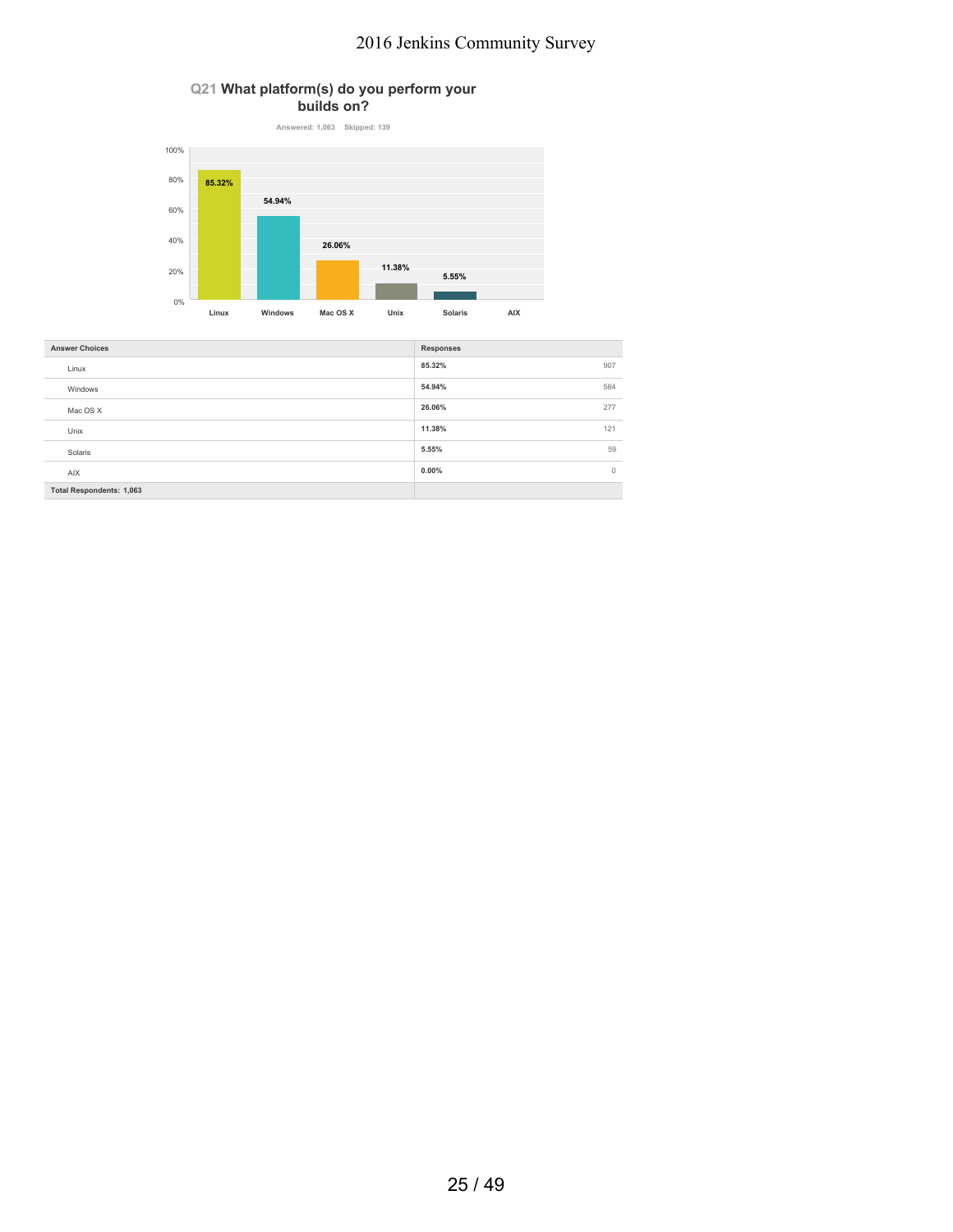### **Q22 Which of the following is true in your organization?**



| <b>Answer Choices</b>                                                               | <b>Responses</b> |       |
|-------------------------------------------------------------------------------------|------------------|-------|
| Jenkins cluster is hosted entirely on bare metals or VMs within your data center(s) | 66.85%           | 714   |
| Jenkins cluster is hosted private or hybrid cloud                                   | 18.63%           | 199   |
| Jenkins cluster is hosted entirely on public cloud                                  | 14.51%           | 155   |
| Total                                                                               |                  | 1.068 |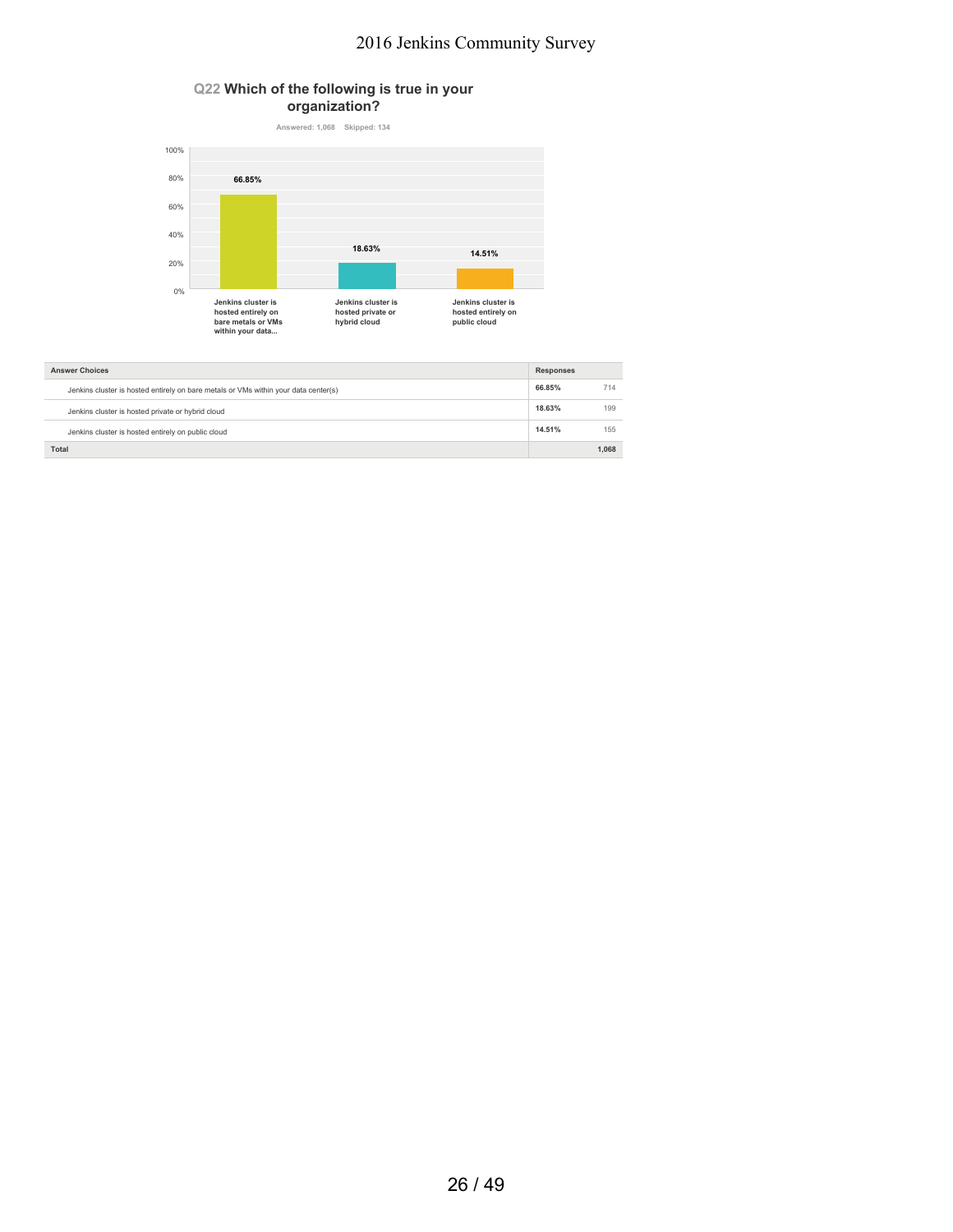### **Q23 Which of the following cloud platforms currently host your Jenkins cluster?**



| <b>Answer Choices</b>         | <b>Responses</b>    |
|-------------------------------|---------------------|
| None                          | 57.36%<br>499       |
| Amazon Web Services           | 34.71%<br>302       |
| Open Stack                    | 64<br>7.36%         |
| Microsoft Azure               | 48<br>5.52%         |
| Google Cloud Platform         | 2.99%<br>26         |
| Rackspace                     | 2.41%<br>21         |
| <b>IBM Bluemix</b>            | $\circ$<br>$0.00\%$ |
| Red Hat OpenShift             | $0.00\%$<br>$\circ$ |
| <b>Total Respondents: 870</b> |                     |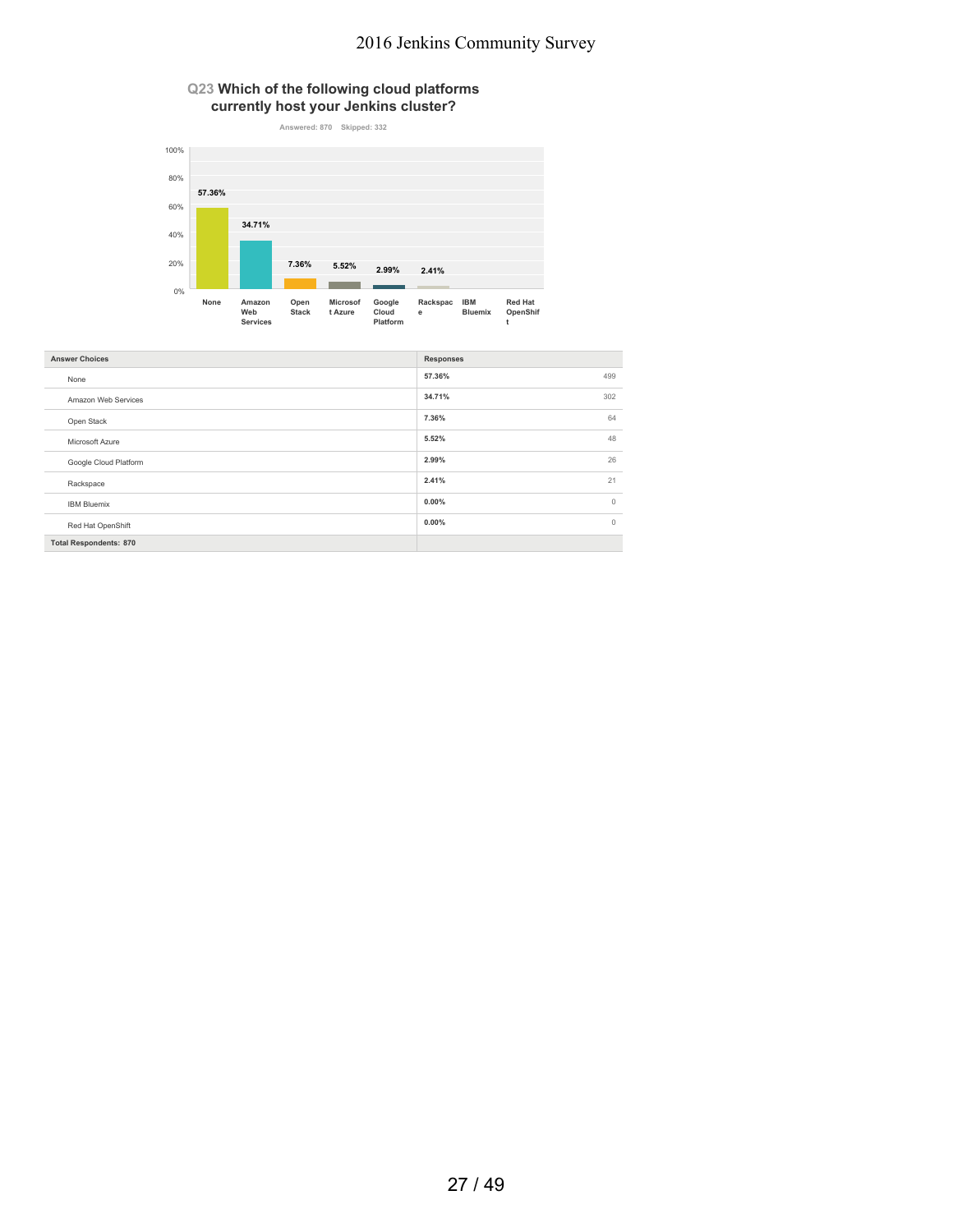### **Q24 Are you using container technology?**



| <b>Answer Choices</b>           | <b>Responses</b> |
|---------------------------------|------------------|
| Yes                             | 50.37%<br>538    |
| No                              | 50.19%<br>536    |
| <b>Total Respondents: 1,068</b> |                  |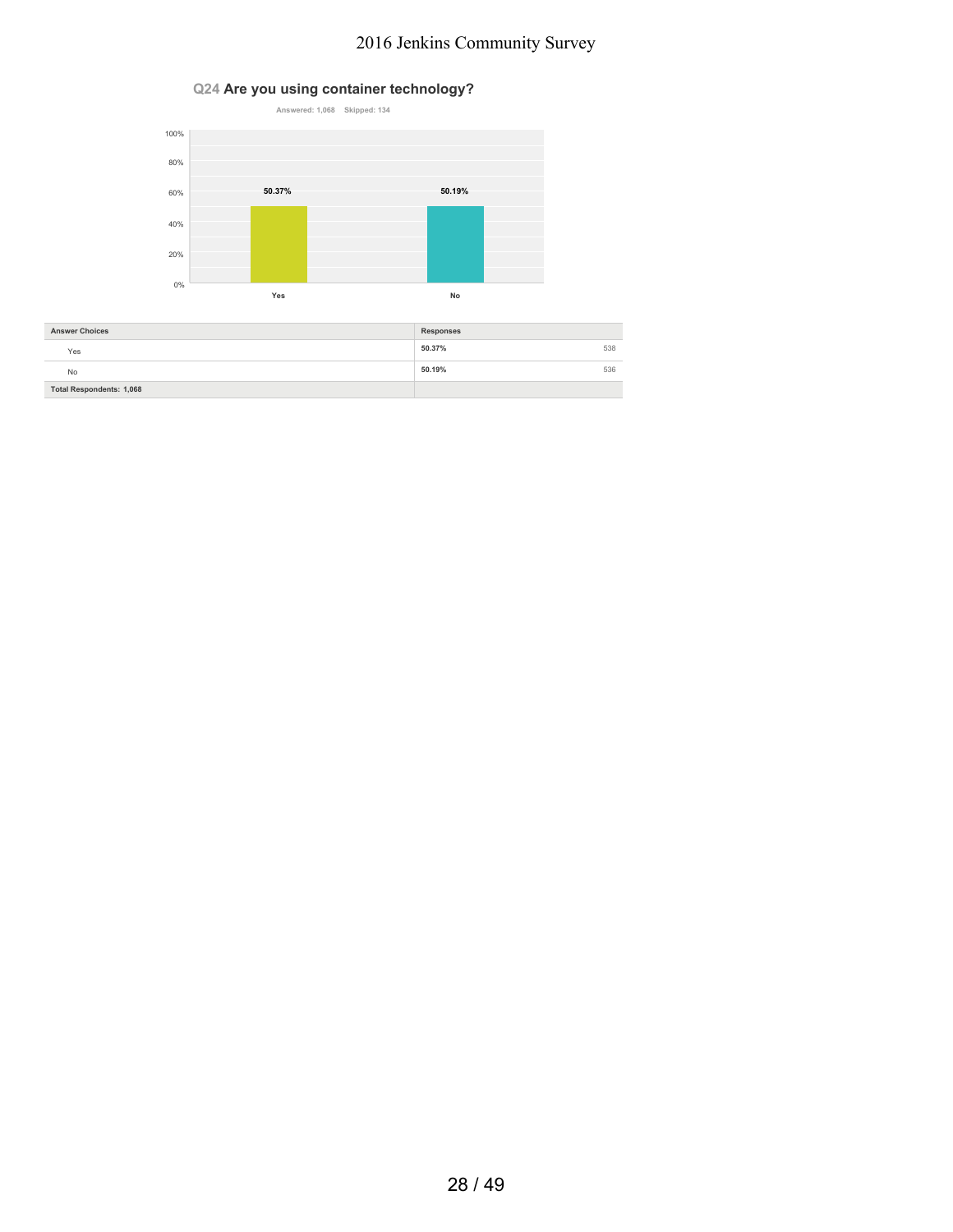### **Q25 If you are using container technology,**



| <b>Answer Choices</b>                 | <b>Responses</b> |
|---------------------------------------|------------------|
| In Development                        | 44.46%<br>361    |
| In QA                                 | 31.03%<br>252    |
| We do not use                         | 27.59%<br>224    |
| To host our CI/CD tools               | 27.09%<br>220    |
| We are considering / evaluating using | 24.38%<br>198    |
| In Production                         | 23.03%<br>187    |
| Other (please specify)                | 1.23%<br>10      |
| <b>Total Respondents: 812</b>         |                  |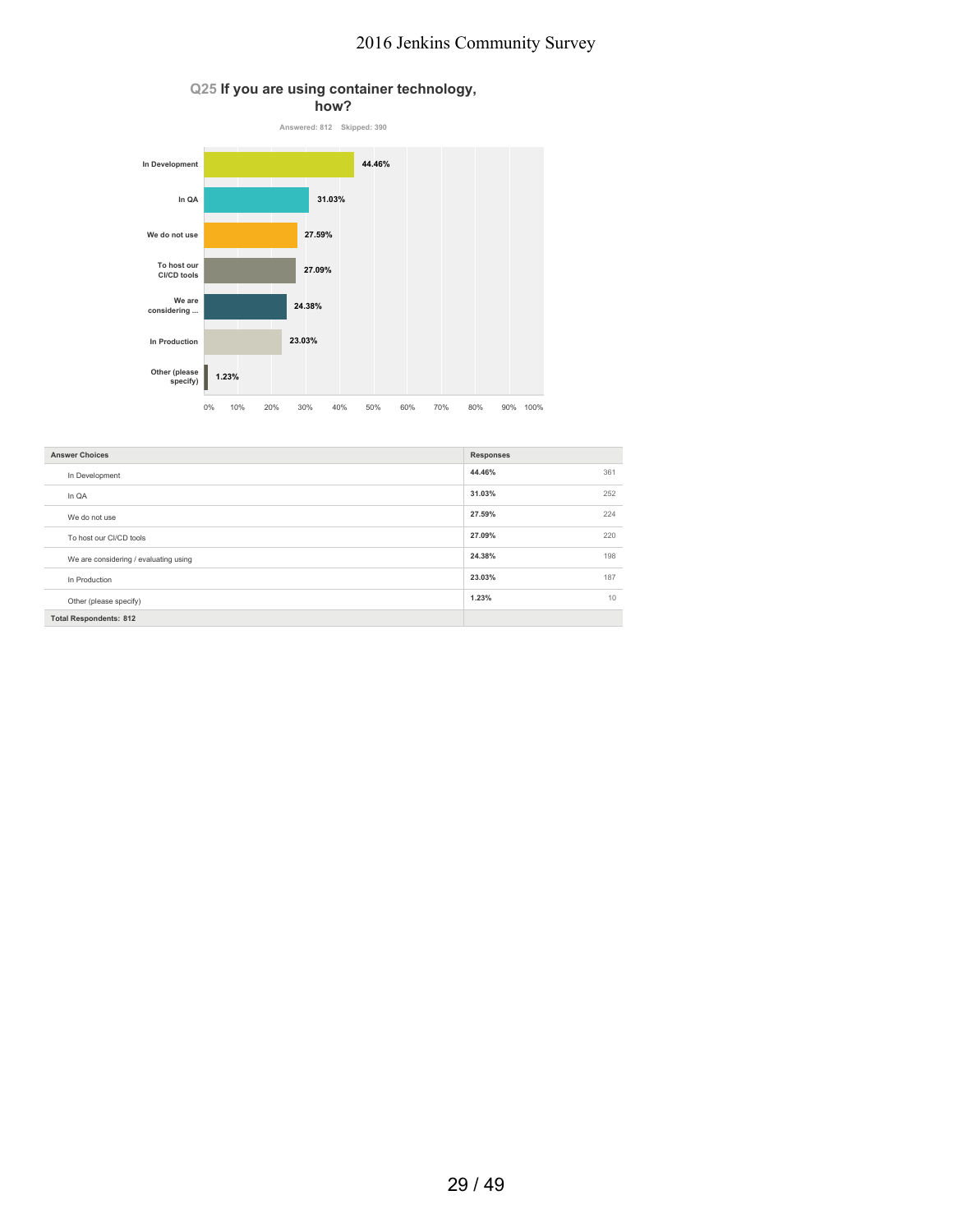**Q26 If you are using containers, what container-related technologies do you use?**



| <b>Answer Choices</b>         | <b>Responses</b> |
|-------------------------------|------------------|
| Docker                        | 91.79%<br>570    |
| Kubernetes                    | 138<br>22.22%    |
| Docker Swarm                  | 17.55%<br>109    |
| DockerHub                     | 15.94%<br>99     |
| Other (please specify)        | 60<br>9.66%      |
| Mesos                         | 58<br>9.34%      |
| Rocket                        | 1.61%<br>10      |
| <b>Total Respondents: 621</b> |                  |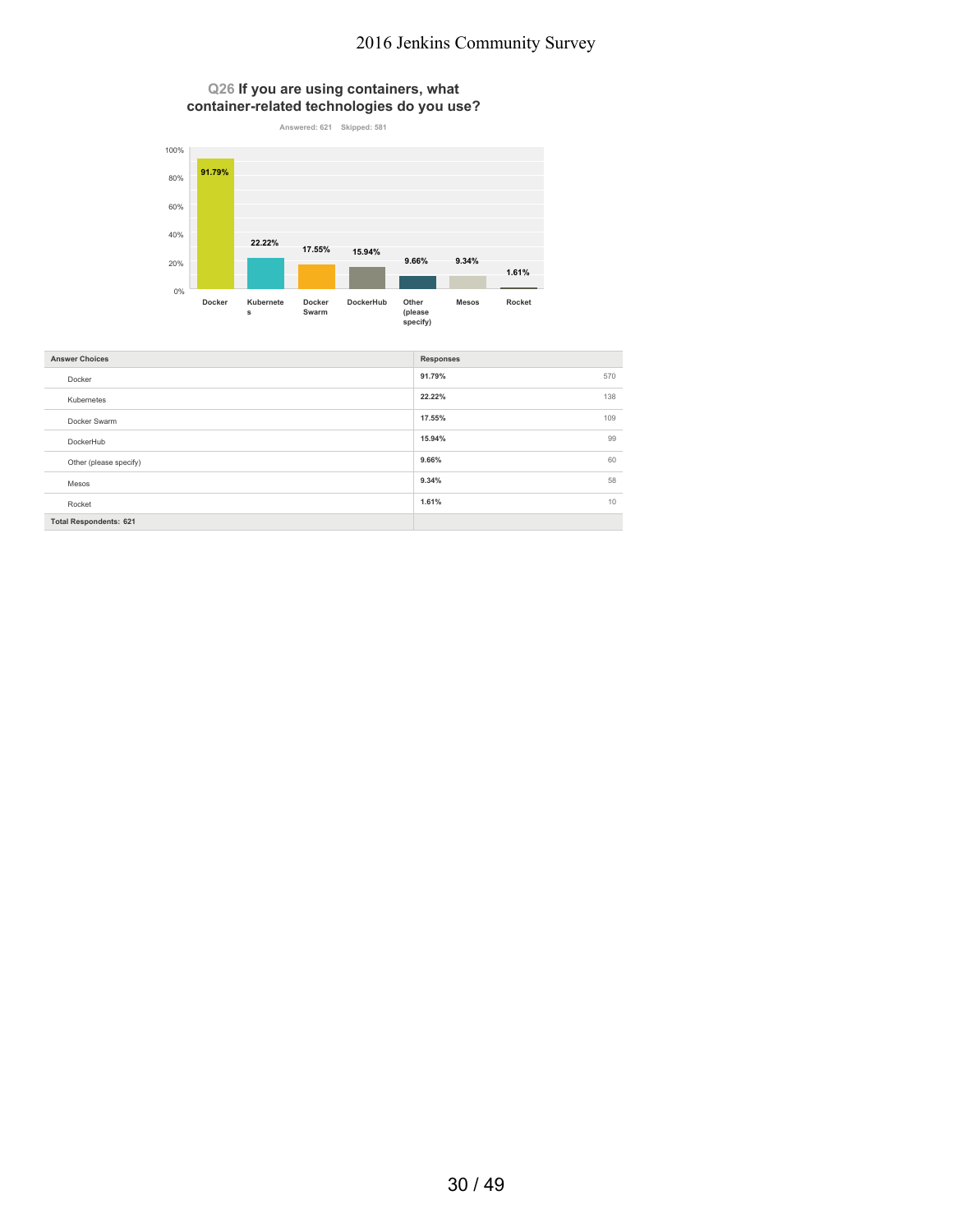### **Q27 If you are using Docker, where in your pipeline do you use it?**



| <b>Total Respondents: 580</b>     |        |     |
|-----------------------------------|--------|-----|
| Other (please specify)            | 9.14%  | 53  |
| <b>Production Deployments</b>     | 21.90% | 127 |
| Development through to Production | 32.41% | 188 |
| Development                       | 72.59% | 421 |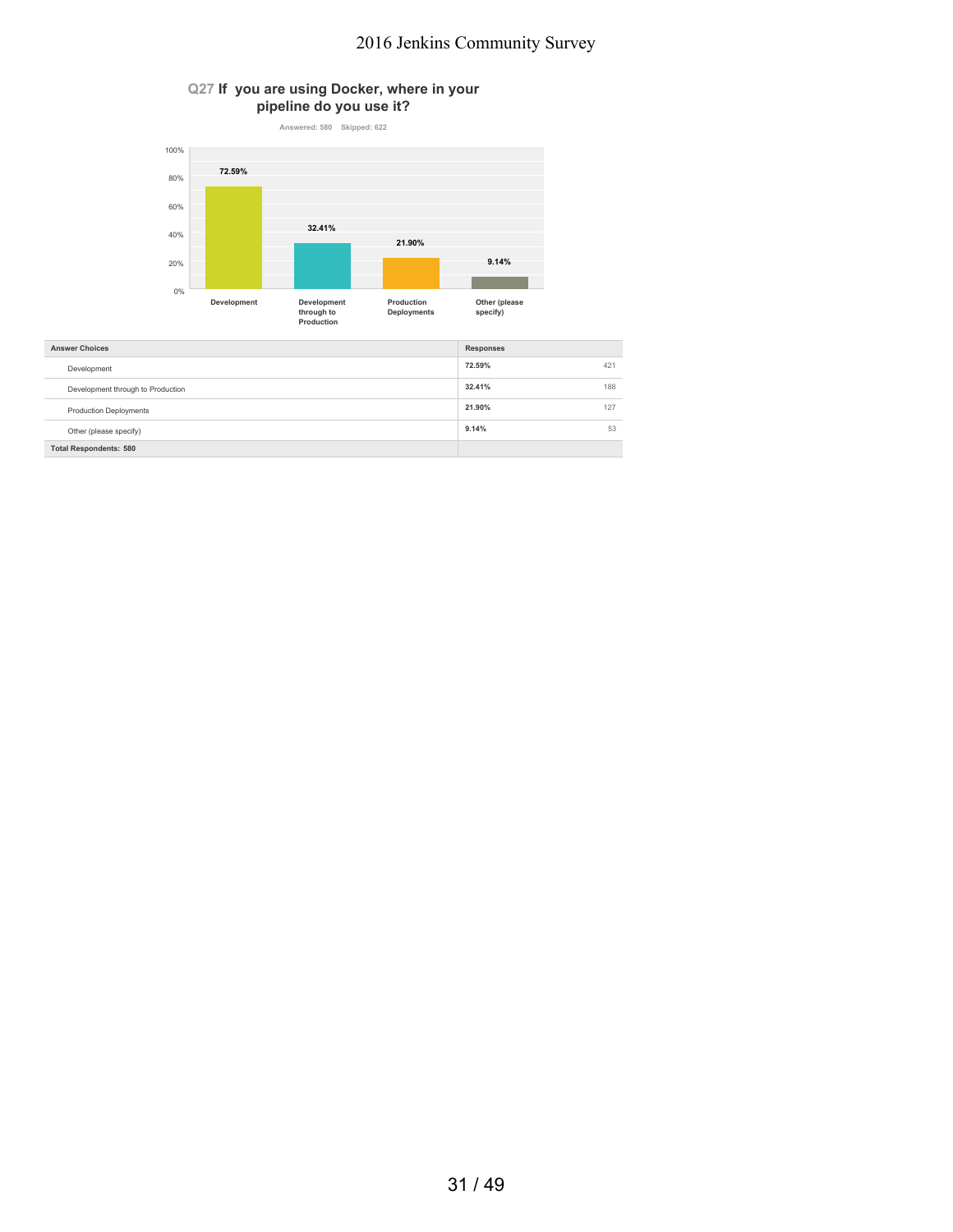### **Q28 Are you deploying applications to cloud infrastructure?**



| <b>Answer Choices</b> | <b>Responses</b> |
|-----------------------|------------------|
| Yes                   | 49.58%<br>529    |
| <b>No</b>             | 50.42%<br>538    |
| Total                 | 1,067            |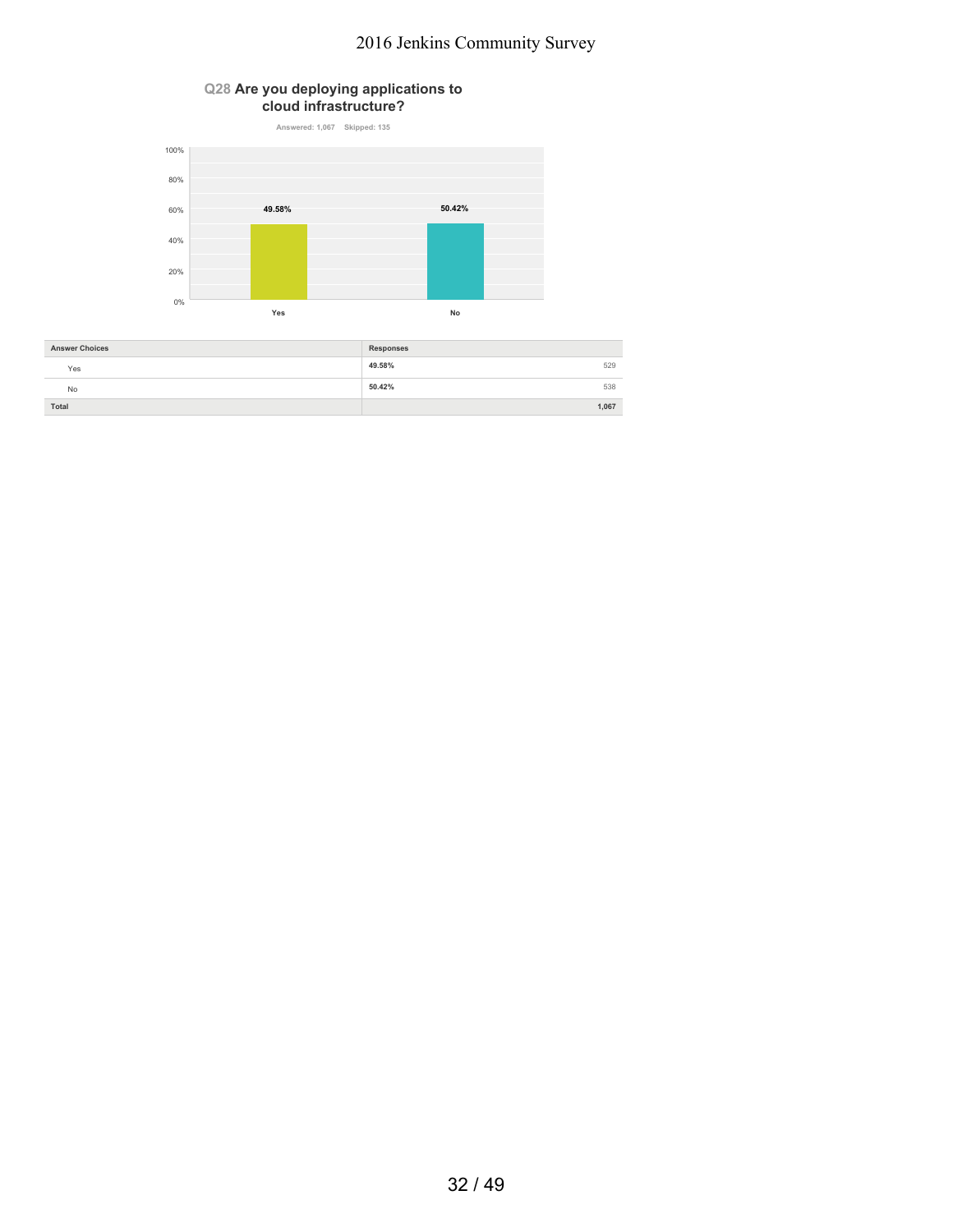### **Q29 If Yes, what PaaS applications do you use for deployments?**



| <b>Answer Choices</b>        | <b>Responses</b> |
|------------------------------|------------------|
| Amazon AWS                   | 62.67%<br>324    |
| OpenStack                    | 48<br>9.28%      |
| Microsoft Azure              | 41<br>7.93%      |
| Red Hat OpenStack/Open Shift | 7.54%<br>39      |
| Pivotal Cloud Foundry        | 7.35%<br>38      |
| Google Cloud Platform        | 16<br>3.09%      |
| Rackspace                    | 2.13%<br>11      |
| Total                        | 517              |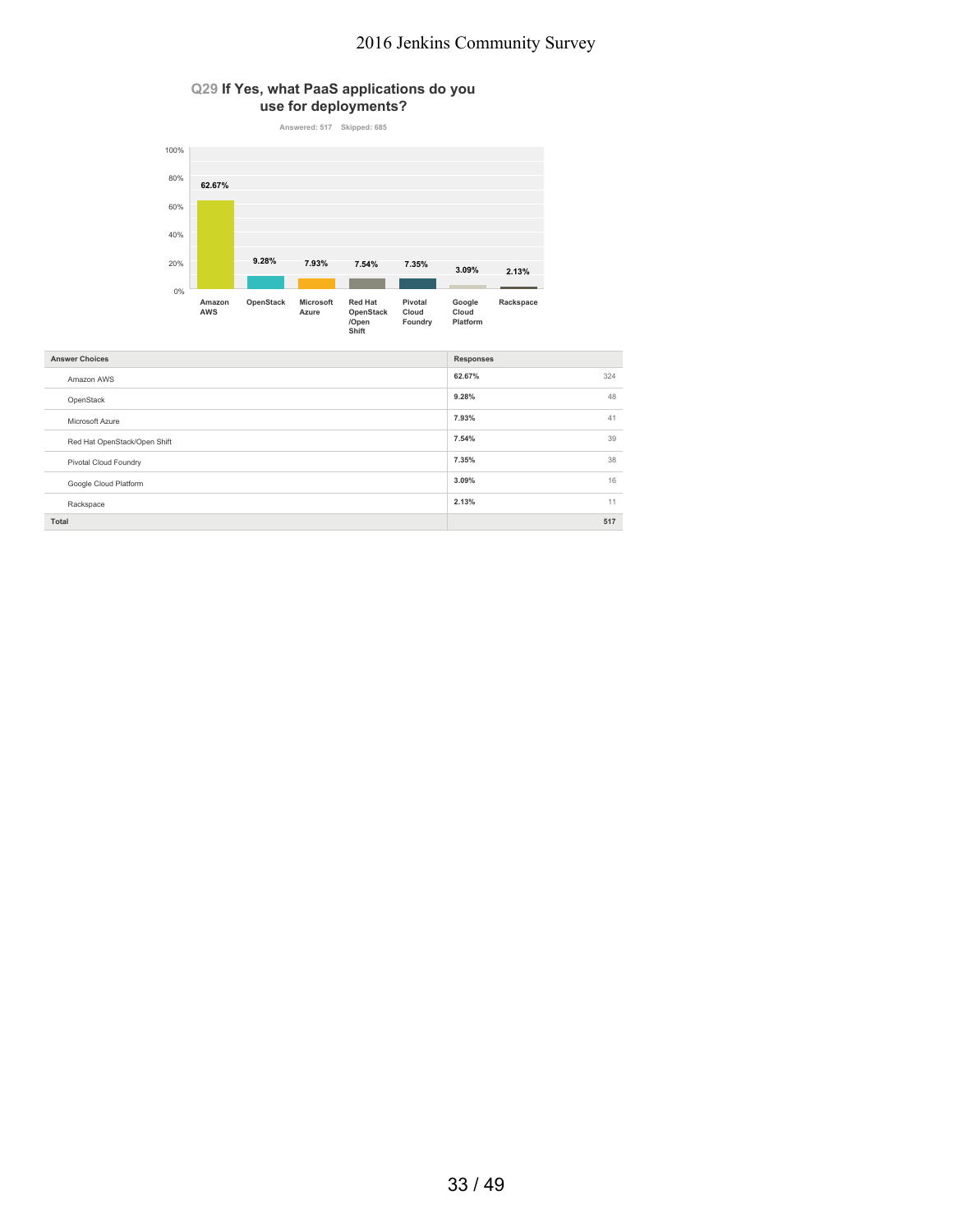

| <b>Answer Choices</b>           |                 |                |              | <b>Responses</b>                  |  |
|---------------------------------|-----------------|----------------|--------------|-----------------------------------|--|
| Agile (1)                       |                 | 85.09%         | 890          |                                   |  |
| Continuous Integration (2)      |                 | 81.93%         | 857          |                                   |  |
| DevOps (4)                      |                 | 61.28%         | 641          |                                   |  |
| Continuous Delivery (3)         |                 |                | 45.89%       | 480                               |  |
| <b>Total Respondents: 1,046</b> |                 |                |              |                                   |  |
| <b>Basic Statistics</b>         |                 |                |              |                                   |  |
|                                 |                 |                |              |                                   |  |
| <b>Minimum</b><br>1.00          | Maximum<br>4.00 | Median<br>2.00 | Mean<br>2.30 | <b>Standard Deviation</b><br>1.13 |  |

## 34 / 49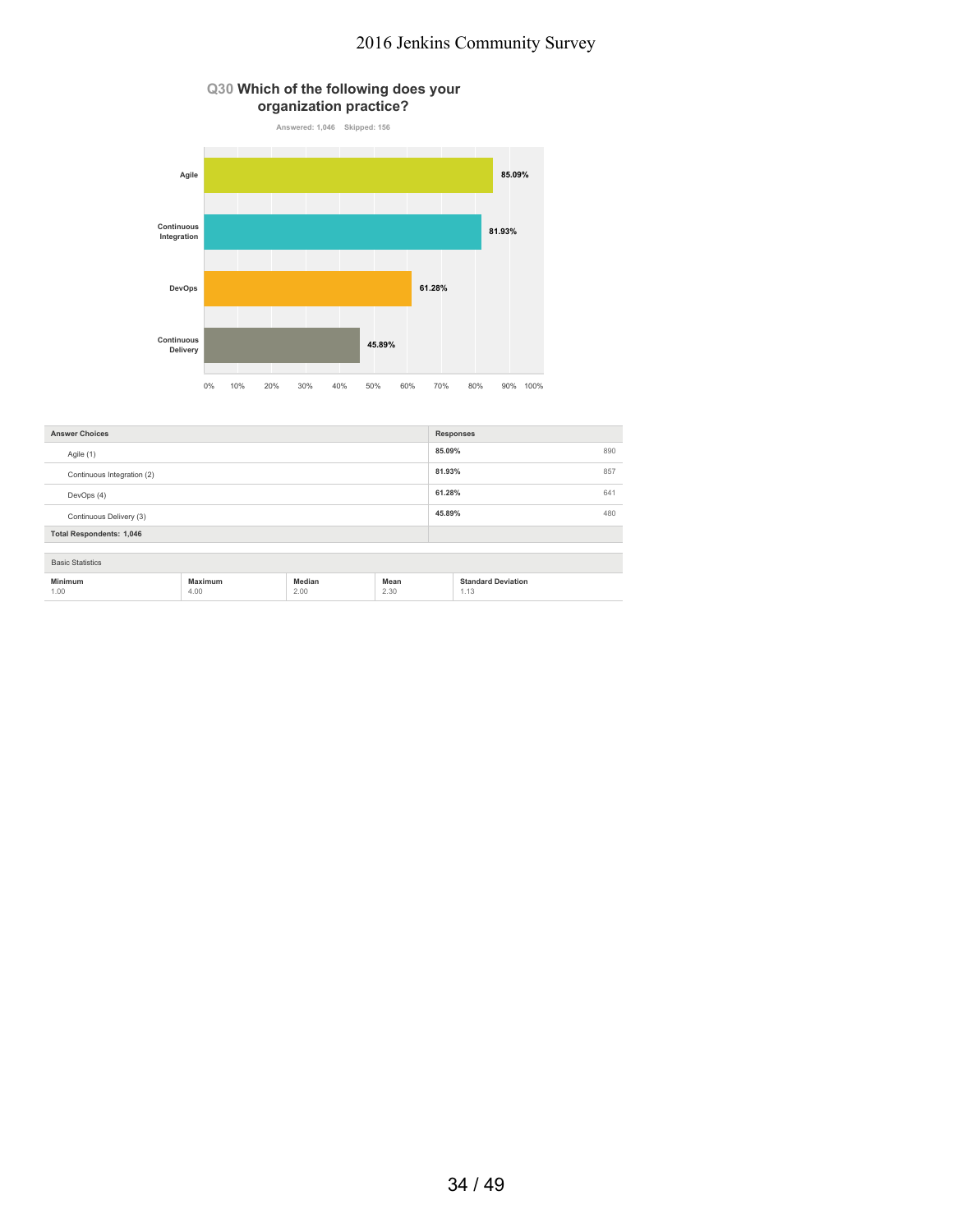### **Q31 If you practice continuous integration, how widely has it been implemented?**



| <b>Answer Choices</b>                               | <b>Responses</b> |     |
|-----------------------------------------------------|------------------|-----|
| Across the entire organization / Fully standardized | 38.80%           | 369 |
| In 1 to a few workgroups / Emerging standard        | 36.28%           | 345 |
| On 1 to a few projects / Ad-hoc                     | 21.66%           | 206 |
| Other (please specify)                              | 3.26%            | 31  |
| <b>Total</b>                                        |                  | 951 |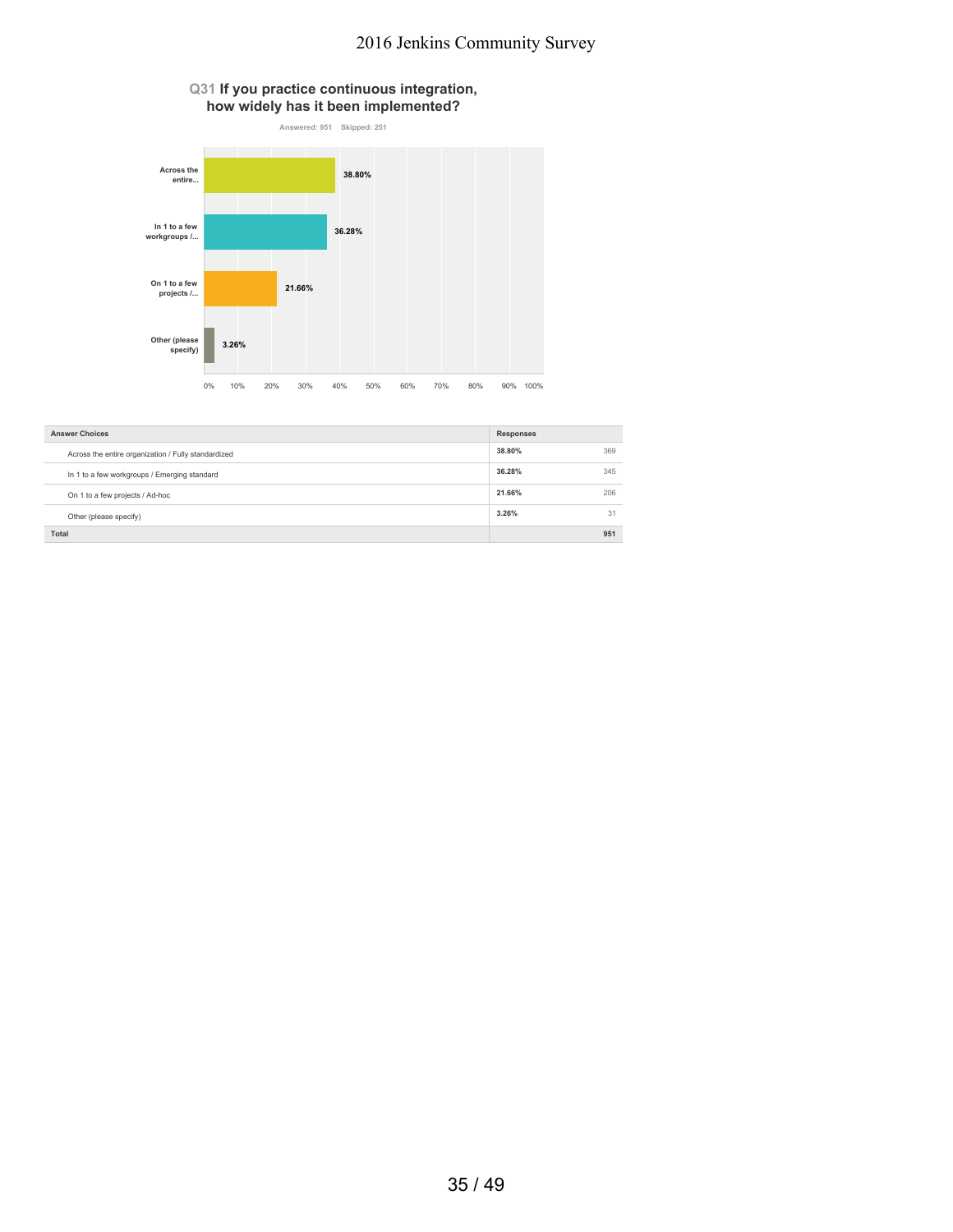#### **Q32 If you practice continuous delivery, how widely has it been implemented?**



| <b>Answer Choices</b>                               | <b>Responses</b> |       |
|-----------------------------------------------------|------------------|-------|
| On 1 to a few projects / Ad-hoc                     | 39.82%           | 407   |
| In 1 to a few workgroups / Emerging standard        | 29.35%           | 300   |
| Across the entire organization / Fully standardized | 15.46%           | 158   |
| Other (please specify)                              | 15.36%           | 157   |
| Total                                               |                  | 1.022 |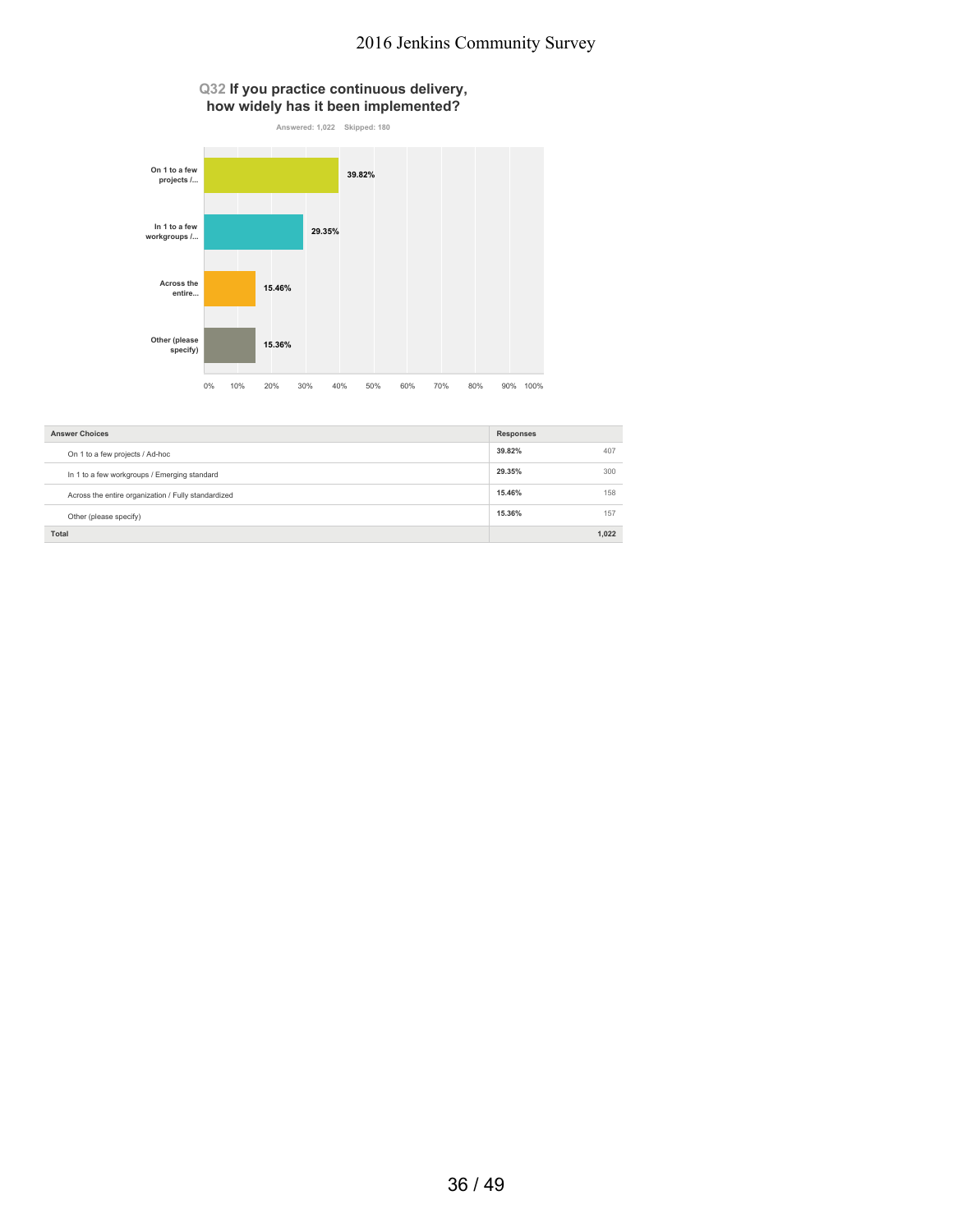### **Q33 Please prioritize the groups of features where you would like more development in the order of importance: 1 = Top Priority, 5 = Very Low Priority**



|                            | $\mathbf{1}$ | $\overline{2}$ | 3      | $\overline{4}$ | 5      | Total | <b>Weighted Average</b> |
|----------------------------|--------------|----------------|--------|----------------|--------|-------|-------------------------|
| Security / audit           | 27.02%       | 18.94%         | 24.47% | 17.02%         | 12.55% |       |                         |
|                            | 254          | 178            | 230    | 160            | 118    | 940   | 2.69                    |
| Documentation / examples   | 20.51%       | 25.16%         | 27.91% | 15.96%         | 10.47% |       |                         |
|                            | 194          | 238            | 264    | 151            | 99     | 946   | 2.71                    |
| Missing plugins            | 12.59%       | 26.79%         | 34.15% | 17.50%         | 8.96%  |       |                         |
|                            | 118          | 251            | 320    | 164            | 84     | 937   | 2.83                    |
| Quality / timely bug fixes | 28.12%       | 27.05%         | 22.90% | 12.35%         | 9.58%  |       |                         |
|                            | 264          | 254            | 215    | 116            | 90     | 939   | 2.48                    |
| <b>IDE</b> integration     | 15.64%       | 21.47%         | 26.75% | 17.91%         | 18.23% |       |                         |
|                            | 145          | 199            | 248    | 166            | 169    | 927   | 3.02                    |
| Better UI / Usability      | 26.25%       | 25.93%         | 22.42% | 13.92%         | 11.48% |       |                         |
|                            | 247          | 244            | 211    | 131            | 108    | 941   | 2.58                    |
| Scalability                | 26.69%       | 24.01%         | 23.37% | 14.26%         | 11.68% |       |                         |
|                            | 249          | 224            | 218    | 133            | 109    | 933   | 2.60                    |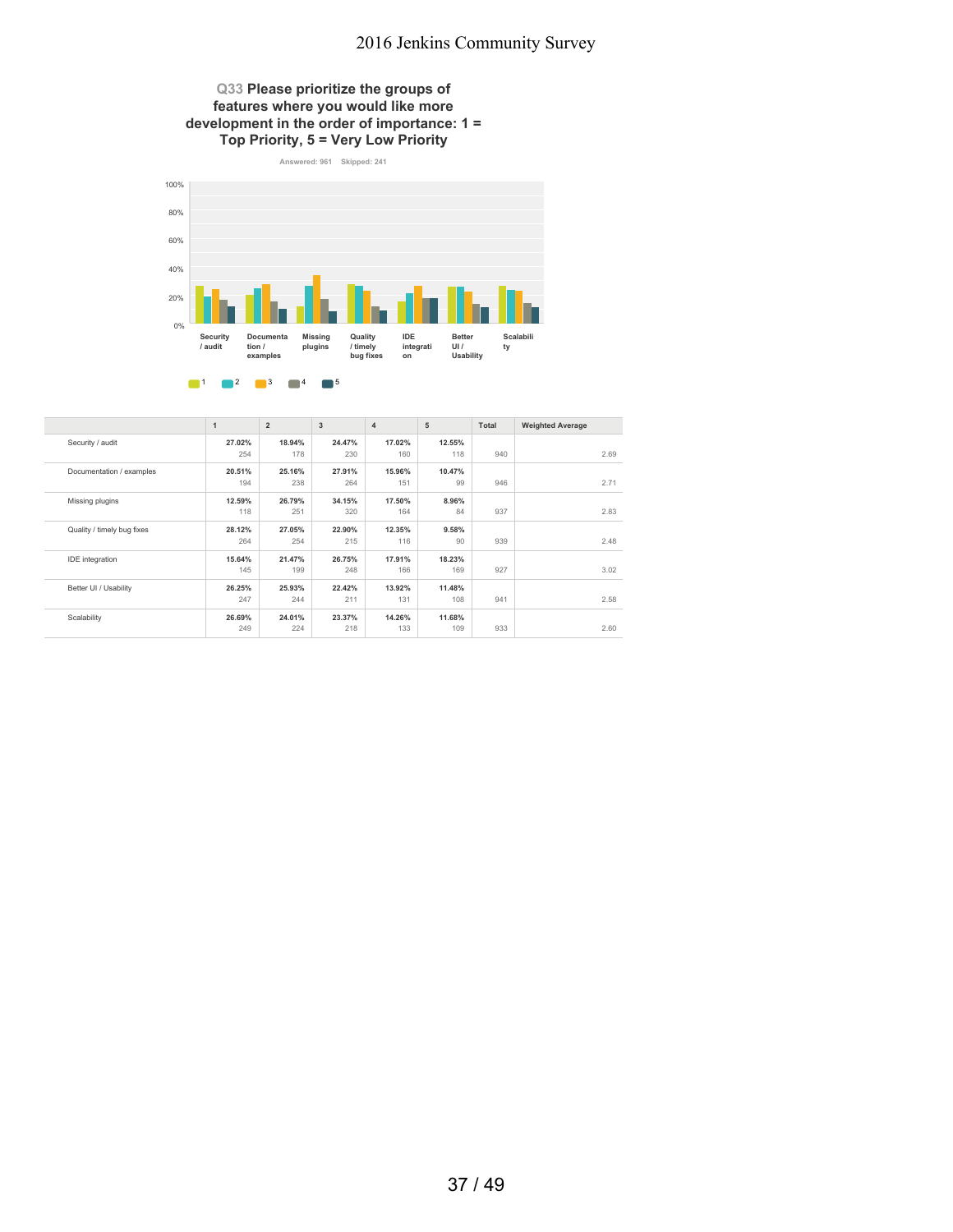### **Q34 Please prioritize the items below in terms of making Jenkins easier to adopt and strengthening its impact in your organization or project: 1 = Top Priority, 5 = Very Low Priority**



|                            | $\mathbf{1}$ | $\overline{2}$ | 3      | $\overline{4}$ | 5      | Total | <b>Weighted Average</b> |
|----------------------------|--------------|----------------|--------|----------------|--------|-------|-------------------------|
| Security / audit           | 25.65%       | 21.52%         | 25.11% | 13.26%         | 14.46% |       |                         |
|                            | 236          | 198            | 231    | 122            | 133    | 920   | 2.69                    |
| Documentation / examples   | 26.51%       | 24.35%         | 24.35% | 13.15%         | 11.64% |       |                         |
|                            | 246          | 226            | 226    | 122            | 108    | 928   | 2.59                    |
| Missing plugins            | 14.38%       | 25.47%         | 33.92% | 15.92%         | 10.32% |       |                         |
|                            | 131          | 232            | 309    | 145            | 94     | 911   | 2.82                    |
| Quality / timely bug fixes | 24.40%       | 26.58%         | 25.82% | 12.96%         | 10.24% |       |                         |
|                            | 224          | 244            | 237    | 119            | 94     | 918   | 2.58                    |
| <b>IDE</b> integration     | 19.00%       | 19.44%         | 26.56% | 17.00%         | 18.00% |       |                         |
|                            | 171          | 175            | 239    | 153            | 162    | 900   | 2.96                    |
| Better UI / Usability      | 30.31%       | 23.85%         | 20.68% | 13.68%         | 11.49% |       |                         |
|                            | 277          | 218            | 189    | 125            | 105    | 914   | 2.52                    |
| Scalability                | 25.17%       | 23.95%         | 23.40% | 14.46%         | 13.02% |       |                         |
|                            | 228          | 217            | 212    | 131            | 118    | 906   | 2.66                    |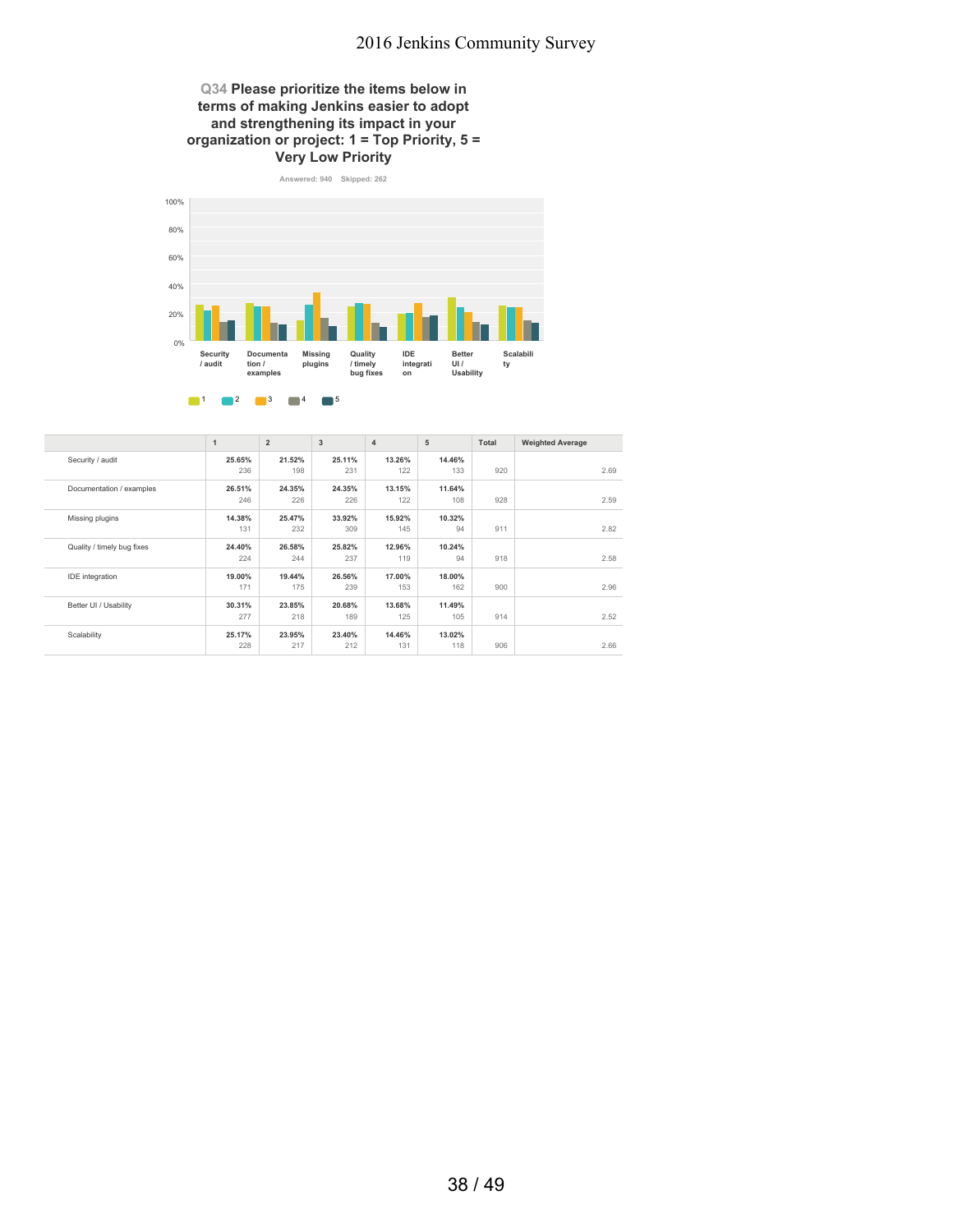### **Q35 What do you think of the new Jenkins UI project, Blue Ocean?**



| <b>Answer Choices</b>                 | <b>Responses</b> |     |
|---------------------------------------|------------------|-----|
| I'm interested, but need to know more | 30.31%           | 287 |
| What is Blue Ocean?                   | 27.46%           | 260 |
| It's good progress                    | 24.29%           | 230 |
| I love it. It's just what we needed!  | 11.72%           | 111 |
| Don't need or not interested          | 2.96%            | 28  |
| I am using it already                 | 2.96%            | 28  |
| I am contributing                     | 0.32%            | 3   |
| Total                                 |                  | 947 |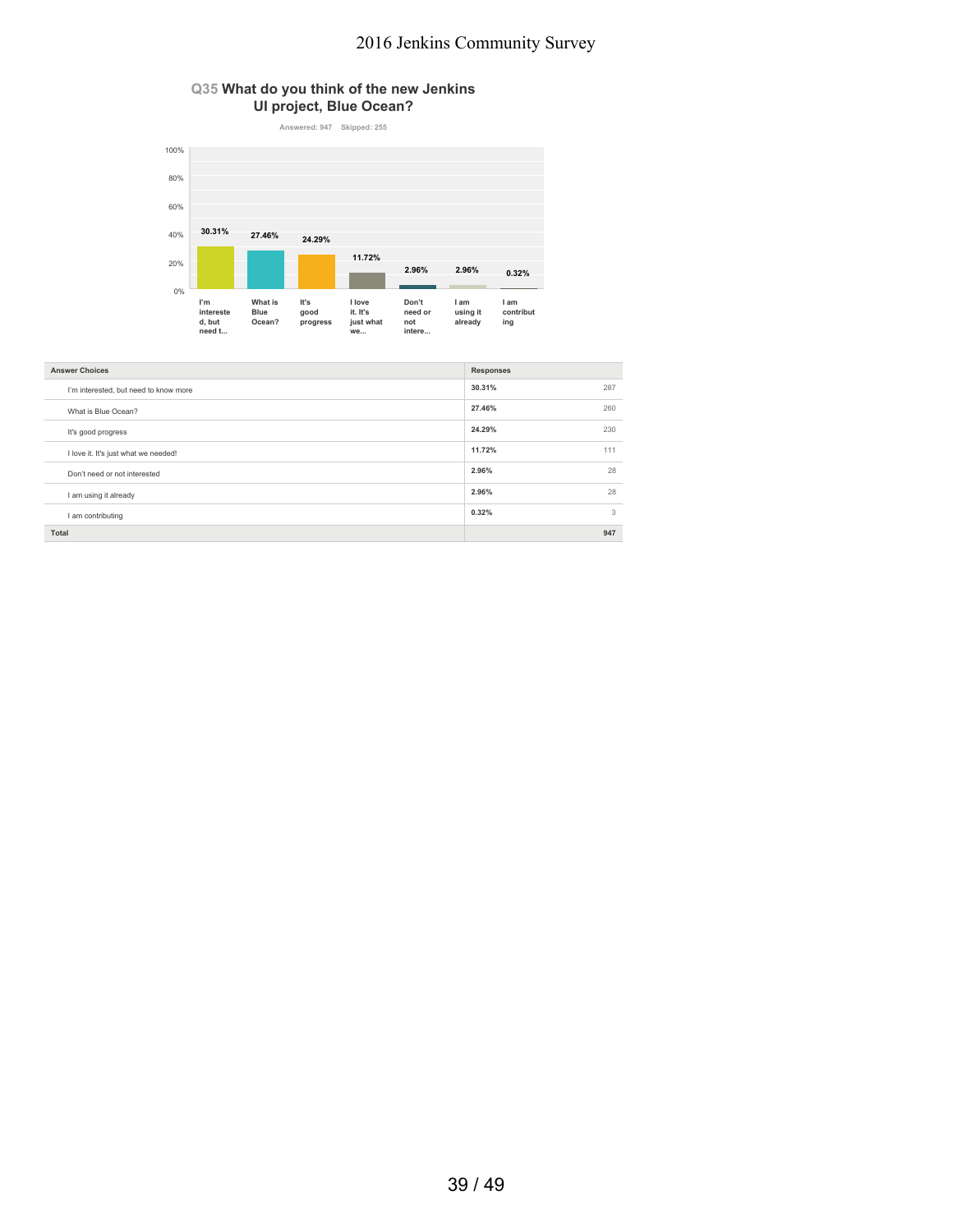### **Q36 How do you typically find plugins?**



| <b>Answer Choices</b>         | <b>Responses</b> |
|-------------------------------|------------------|
| Google search                 | 63.04%<br>626    |
| Update center                 | 625<br>62.94%    |
| On Jenkins website            | 445<br>44.81%    |
| <b>Stack Overflow</b>         | 24.27%<br>241    |
| User groups                   | 82<br>8.26%      |
| Other (please specify)        | 31<br>3.12%      |
| IRC forum                     | 2.01%<br>20      |
| I can't find them             | 15<br>1.51%      |
| <b>Total Respondents: 993</b> |                  |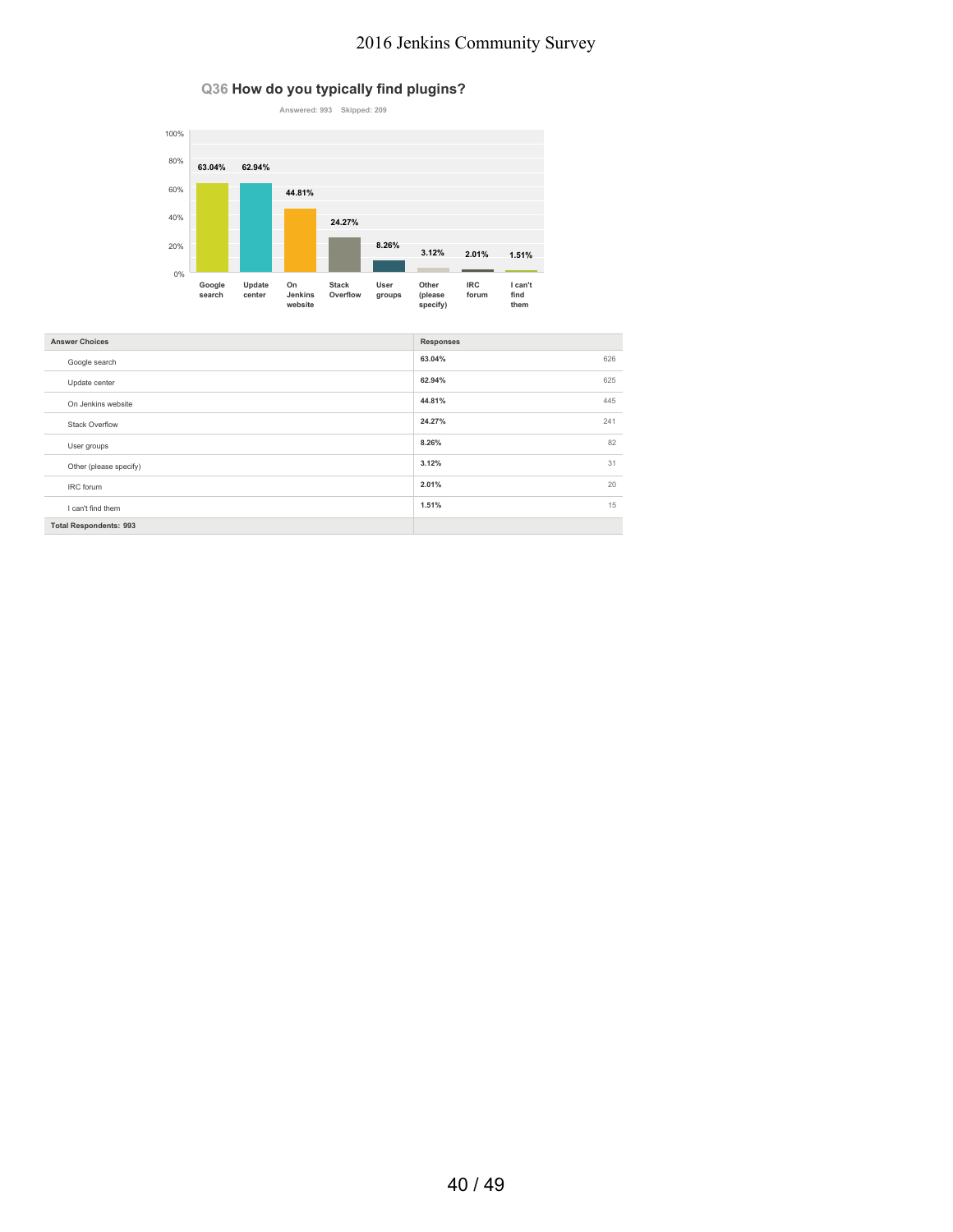#### **Q37 Have you or your organization contributed a Jenkins plugin to the community?**



| <b>Answer Choices</b>                        | <b>Responses</b> |
|----------------------------------------------|------------------|
| I wrote one and I'd like to but I can't      | 2.21%<br>21      |
| I wrote one but it won't be useful to others | 4.31%<br>41      |
| I'm planning to contribute                   | 84<br>8.83%      |
| Yes!                                         | 114<br>11.99%    |
| I'm interested writing one but haven't yet   | 29.44%<br>280    |
| Nah                                          | 43.22%<br>411    |
| Total                                        | 951              |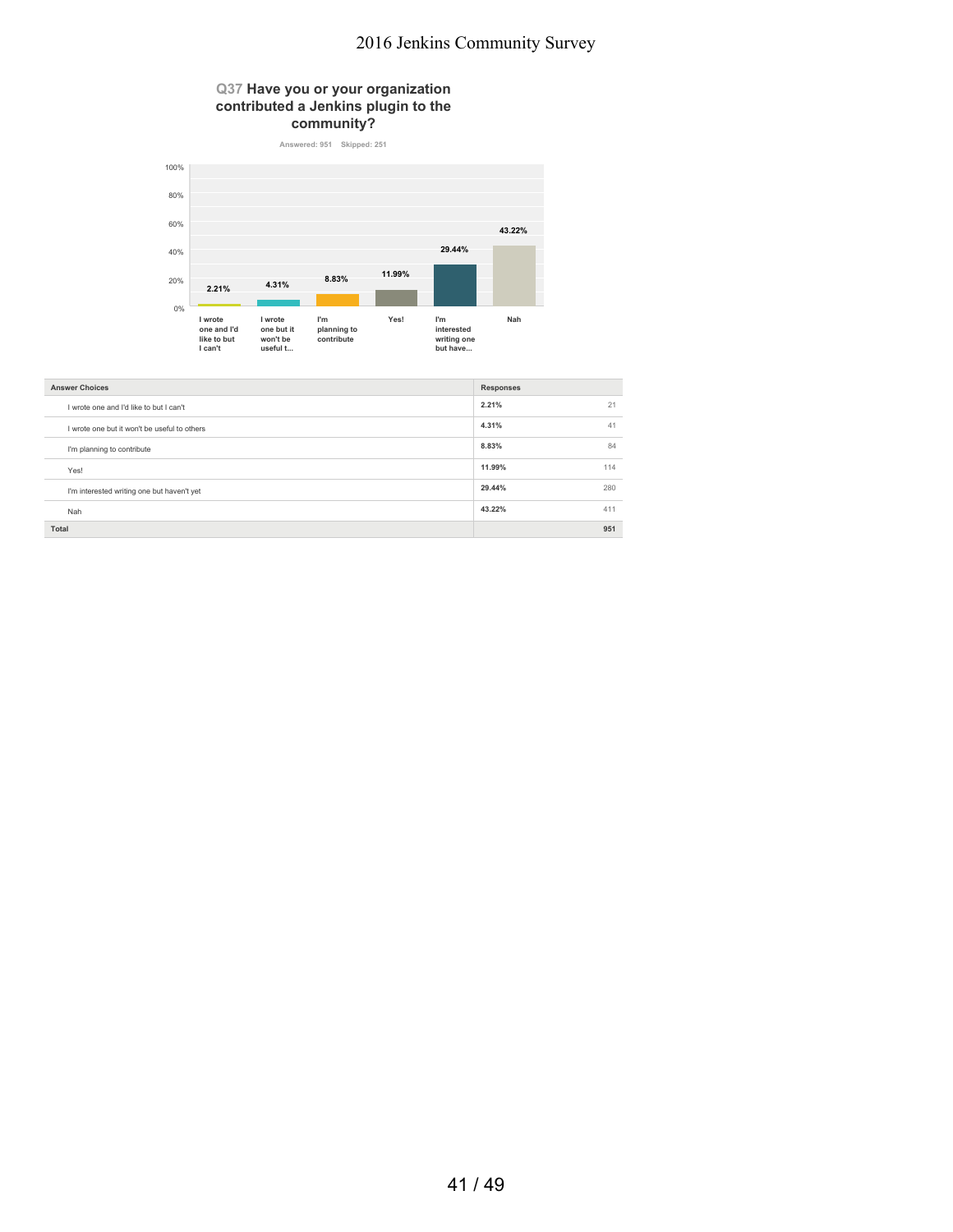### **Q38 How satisfied are you with Jenkins?**



| <b>Answer Choices</b> | <b>Responses</b>     |
|-----------------------|----------------------|
| Satisfied             | 45.09%<br>436        |
| Very satisfied        | 39.19%<br>379        |
| Somewhat satisfied    | 135<br>13.96%        |
| Not satisfied         | 10<br>1.03%          |
| Very unsatisfied      | 0.72%<br>$7^{\circ}$ |
| Total                 | 967                  |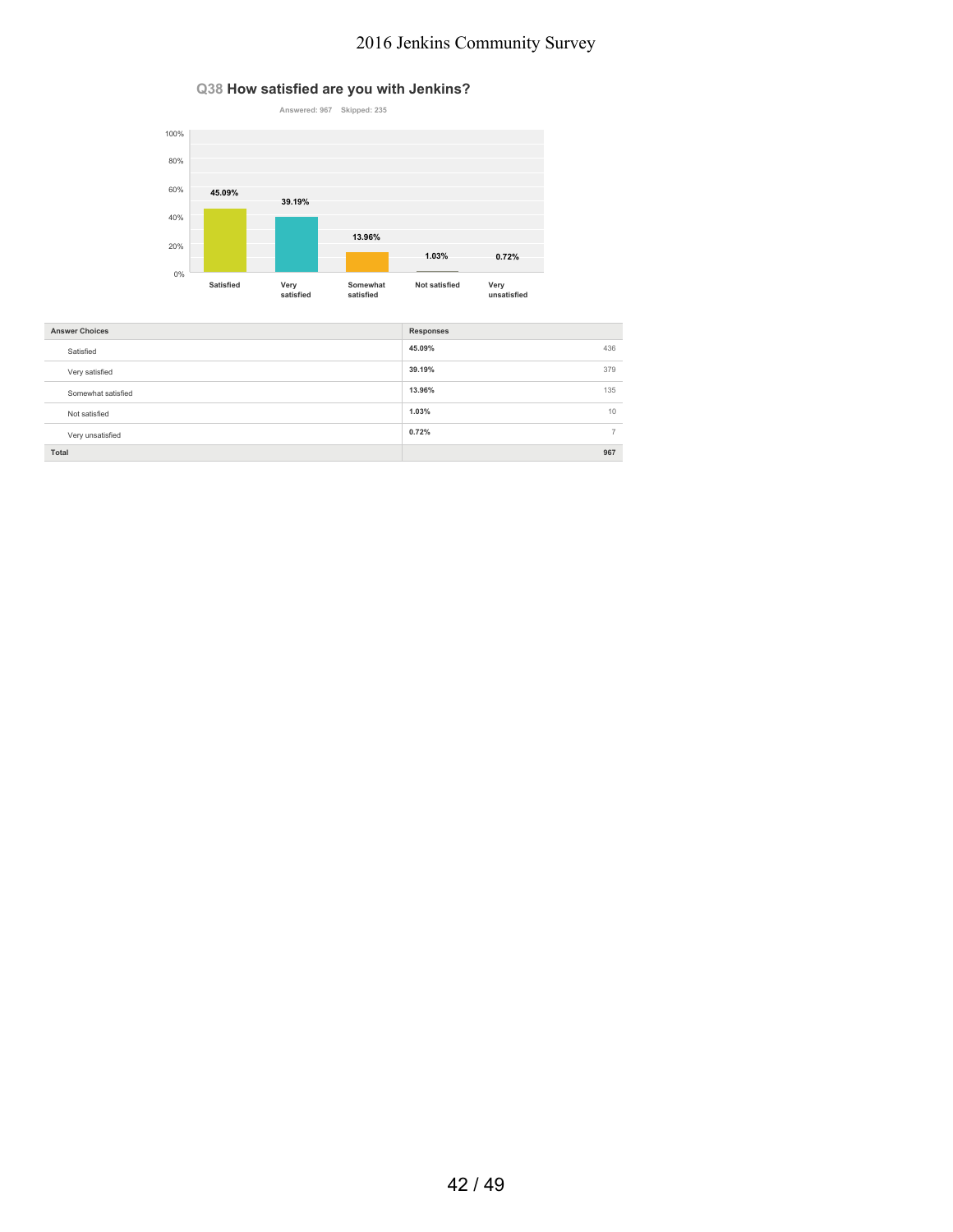**Q39 Please explain your answer to the Satisfaction question above. Also, if there's anything you'd change about Jenkins, what would it be?**

**Answered: 429 Skipped: 773**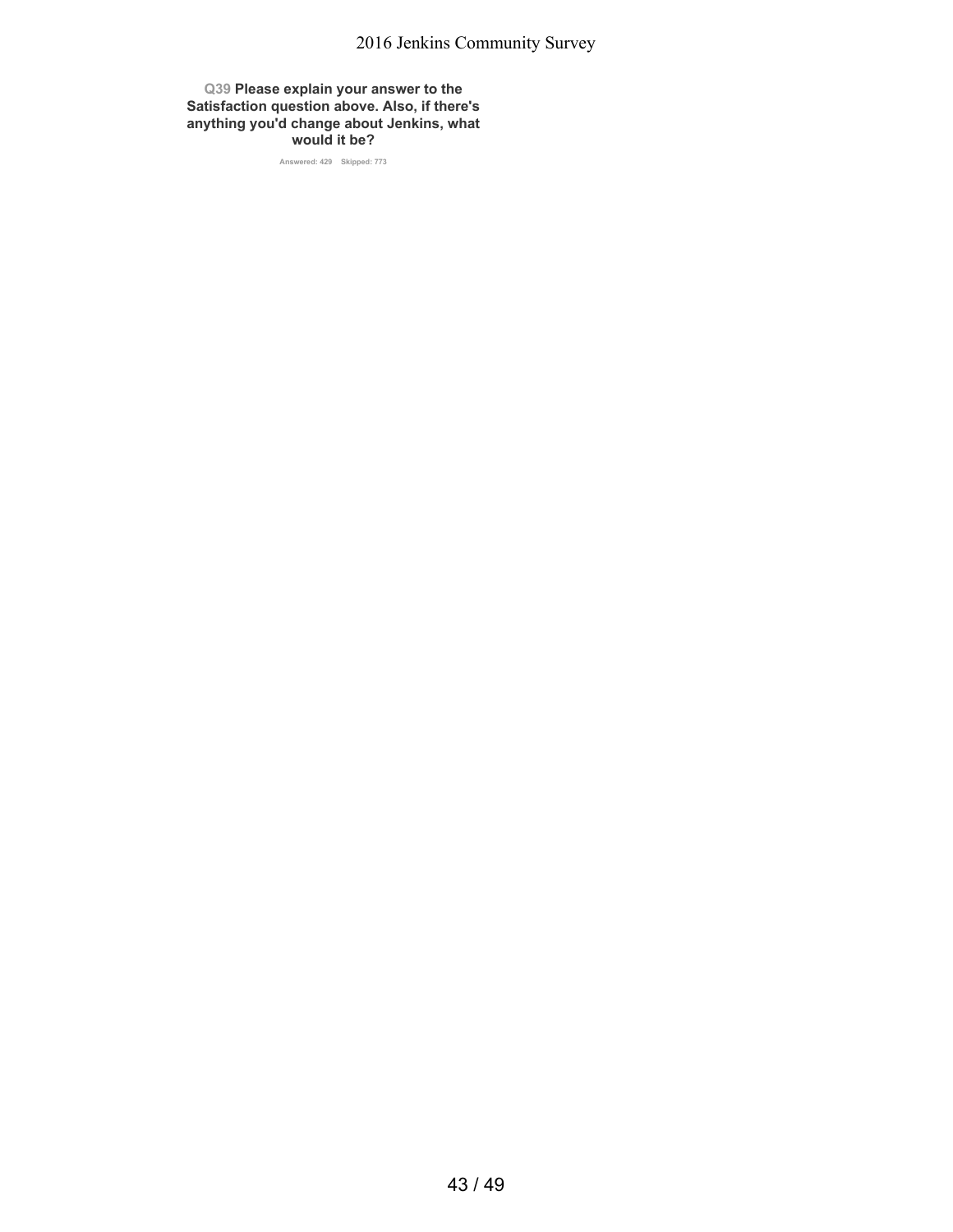### **Q40 Would you like to receive Continuous Information, the Jenkins Community Newsletter by CloudBees?**



| <b>Answer Choices</b> | <b>Responses</b> |  |
|-----------------------|------------------|--|
| I already get it      | 36.83%<br>351    |  |
| Sign me up!           | 32.42%<br>309    |  |
| No thanks             | 30.75%<br>293    |  |
| Total                 | 953              |  |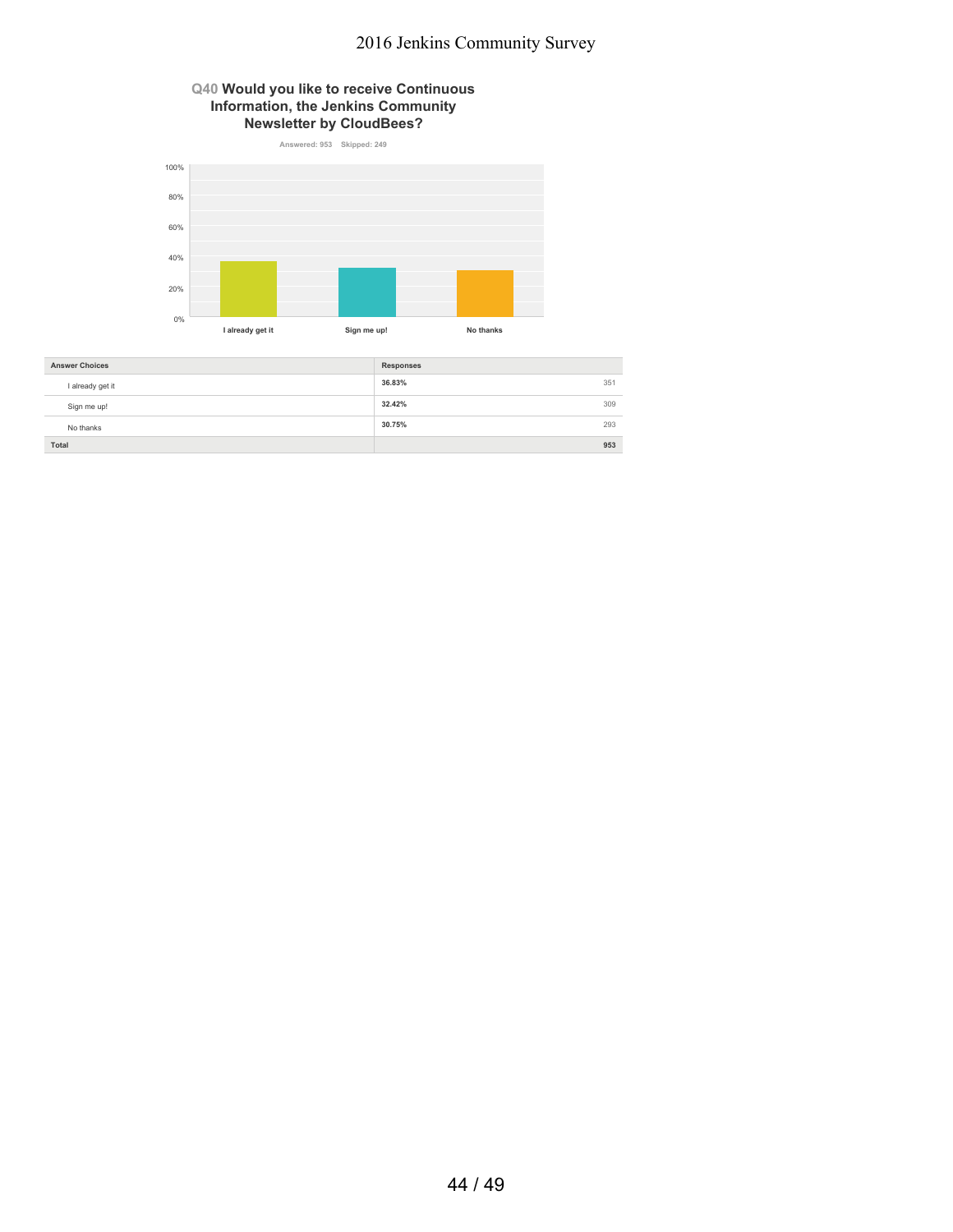### **Q41 What information would you find most useful in a Jenkins newsletter?**

**Answered: 271 Skipped: 931**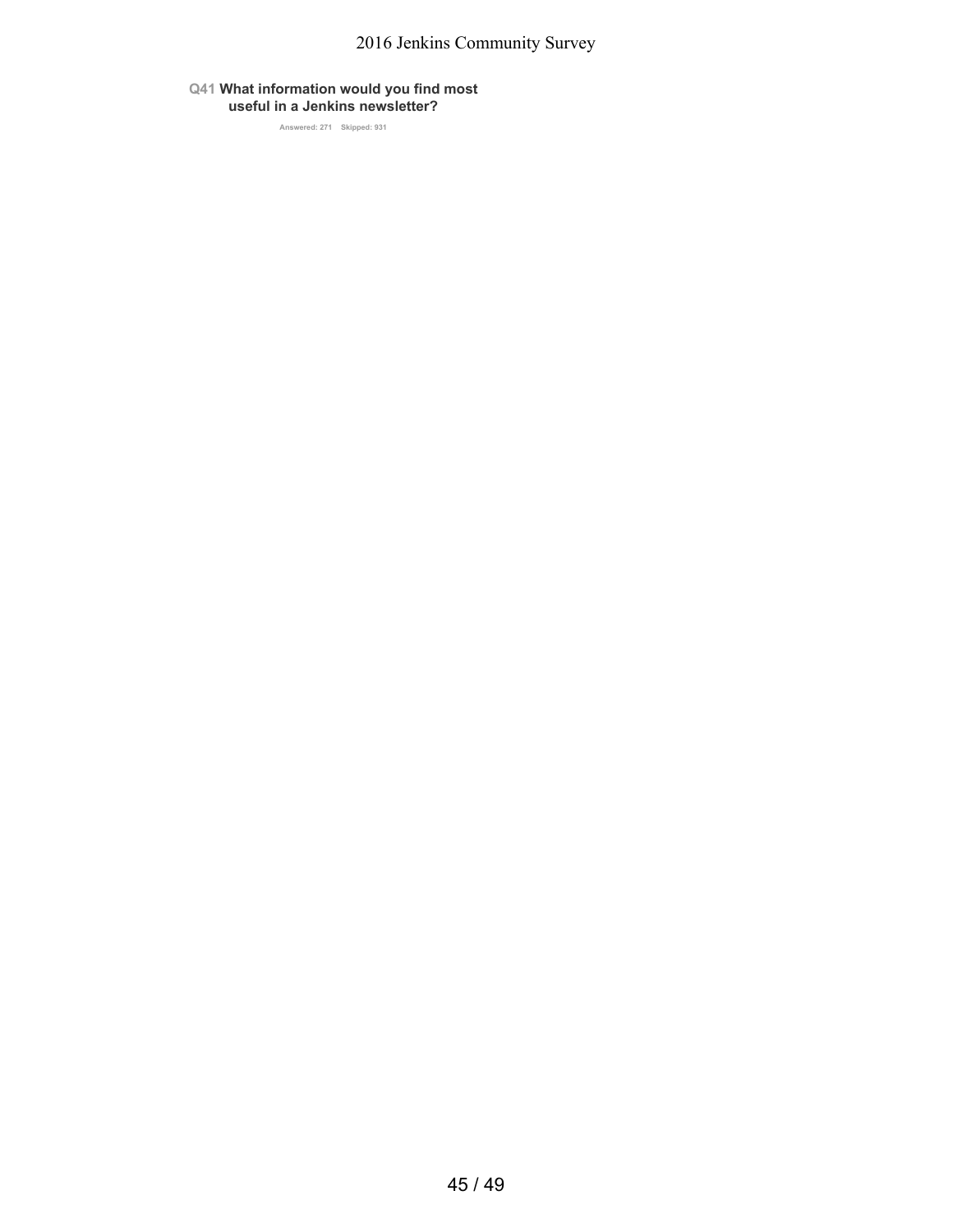### **Q42 Are you interested in being featured in any of the following ways? If yes, please include your email above.**



| <b>Answer Choices</b>                              | <b>Responses</b> |     |
|----------------------------------------------------|------------------|-----|
| Be the focus of a user spotlight interview/article | 11.31%           | 111 |
| Create a blog post                                 | 15.19%           | 149 |
| Provide a Jenkins testimonial/quote                | 17.33%           | 170 |
| Not interested                                     | 71.66%           | 703 |
| <b>Total Respondents: 981</b>                      |                  |     |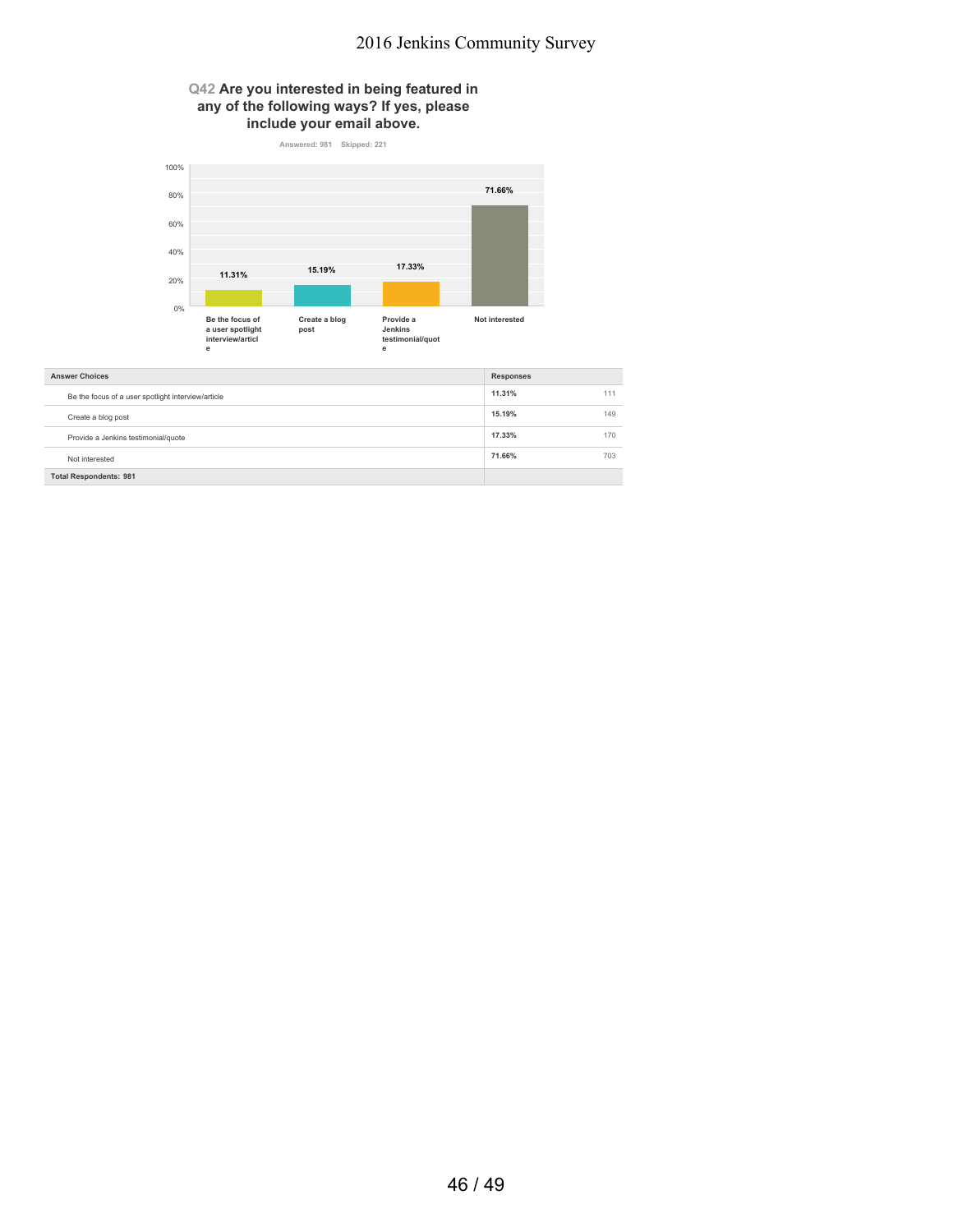### **Q43 Do you have any other thoughts you'd like to share with the community?**

**Answered: 103 Skipped: 1,099**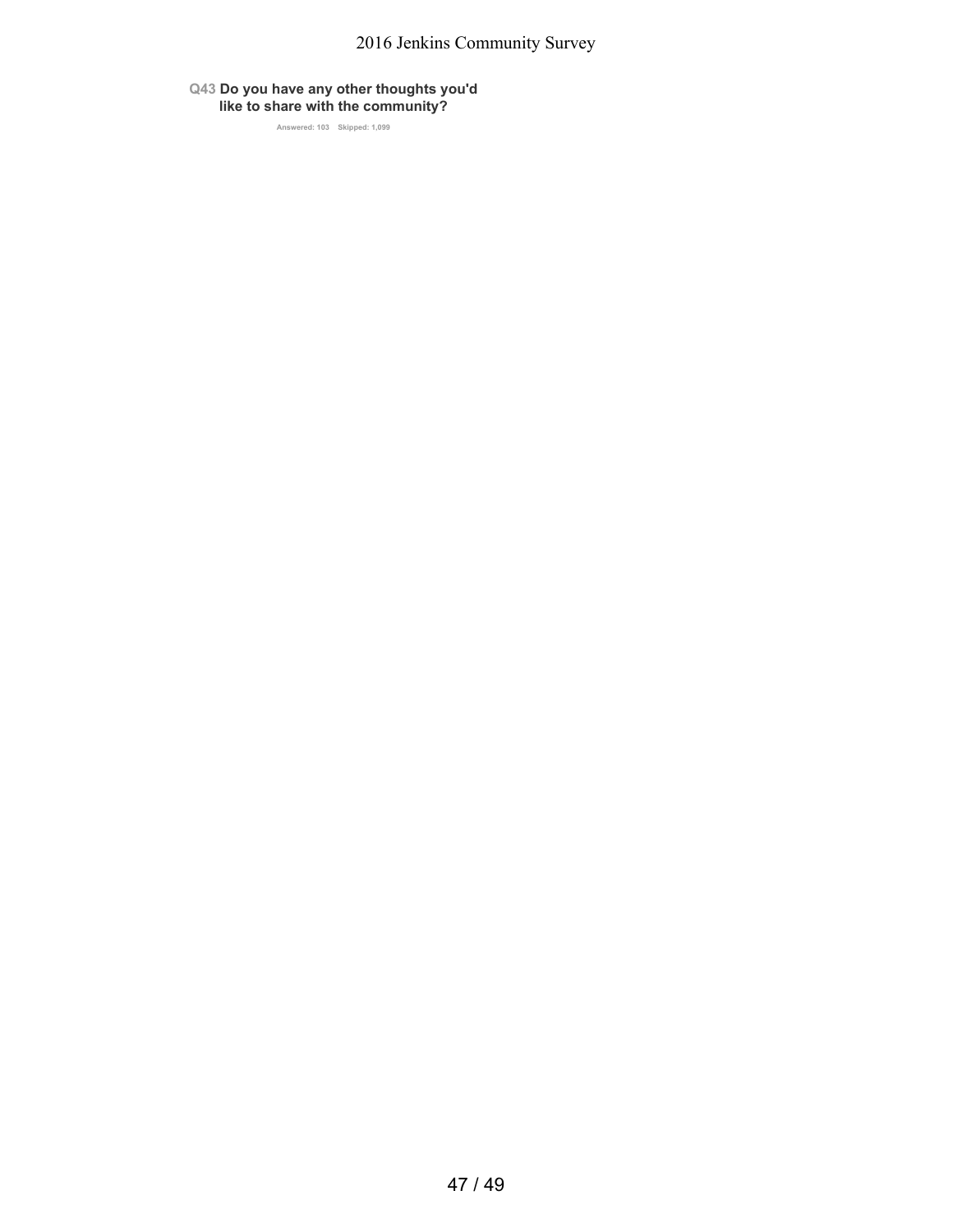#### **Q44 Which Game of Thrones character deserves the crown?**



| <b>Answer Choices</b>   | <b>Responses</b> |     |
|-------------------------|------------------|-----|
| <b>Tyrion Lannister</b> | 11.27%           | 92  |
| Daenerys Targaryen      | 15.81%           | 129 |
| Jon Snow                | 18.50%           | 151 |
| I don't know            | 54.41%           | 444 |
| Total                   |                  | 816 |